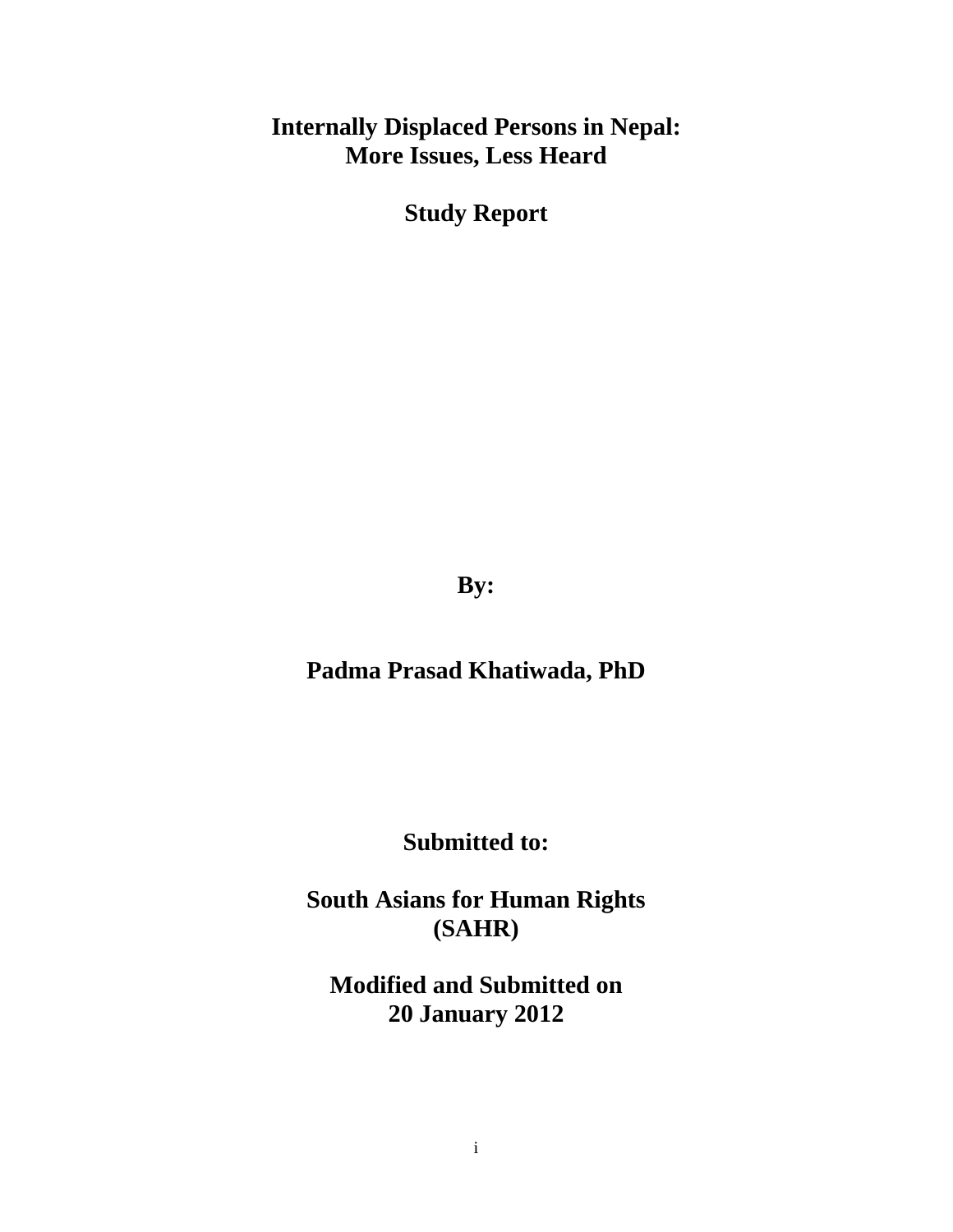#### **Executive Summary**

The main objective of this study is to carry out national level studies on existing legal frameworks, best practices and national plans that affect the aspects of the lives of Internally Displaced Persons.

#### **Nature of Displacement**

In a post conflict scenario, voluntary-forced dichotomy of displacement is blurrily seen in the Nepalese context. Internally displaced persons (IDPs) do not want to term themselves as IDPs because they have been excluded from various policies and programmes of both government and non-government sectors. Nepal is also exposed to several types of natural and human-induced hazards. A wide variety of physiographic, geological, ecological and meteorological factors contribute to the high level of hazards faced. Disaster induced displacement has been observed for the past 5-6 years as a growing trend. In 2008 an estimated 180,000 people were displaced by floods.

During the conflict period, Nepali organisations, involved in advocacy, relief and rehabilitation programmes, faced problems in ascertaining the actual number of IDPs and their specific locations of settlement. Varied number of IDPs as given by various institutions and organisations, which usually ranged from around 30,000 to 500,000 in number (IDMC, 2010), added further problems to figure out the actual number for relief packages. Since the Maoist movement was running underground, the displaced population on their side was hardly revealed.

Increase in the number of IDPs continues especially from 2007 onward when Madhesi groups in the Tarai region started to protest over the lack of progress in the implementation of the peace process and the lack of opportunities for political and social integration. The violence forced thousands of people, mostly Pahadis, from their homes (IDMC, 2011).

Most IDPs have chosen to stay in their area of displacement, mainly in urban areas (IDMC, 2010), where some have managed to integrate and to find jobs. Many others, including displaced children and women in particular, have struggled to find proper accommodation or access basic services in cities.

#### **Legal Framework**

The preamble of the Interim Constitution 2007 guarantees the basic human rights to every citizen of Nepal. "Right to Property" under Article 19(1) provides that all citizens of Nepal are guaranteed by the right to acquire, own, sell and otherwise dispose of property. The IDP provisions have been included in almost every peace agreement. Point 5 of the 12 point agreement between the then seven party alliance and the CPN –Maoist stressed to "create conducive atmosphere to allow all …, who were displaced from home during the conflict, to return to their respective places with full respect." According to the agreement, "Both sides [Maoist and Government] agree to maintain the peace in the society normalizing adverse situation occurred by the reason of the armed conflict... ."

In 2007, National Policies on Internally Displaced Persons, 2063 (2007) was updated from the draft of 2006 and which defined an IDP as "a person or family who is displaced internally by compulsion owing to creation of such a situation where it is not possible to live in one's home or place of habitual residence due mainly to armed conflict or situation of violence or the conditions of gross violation of human rights".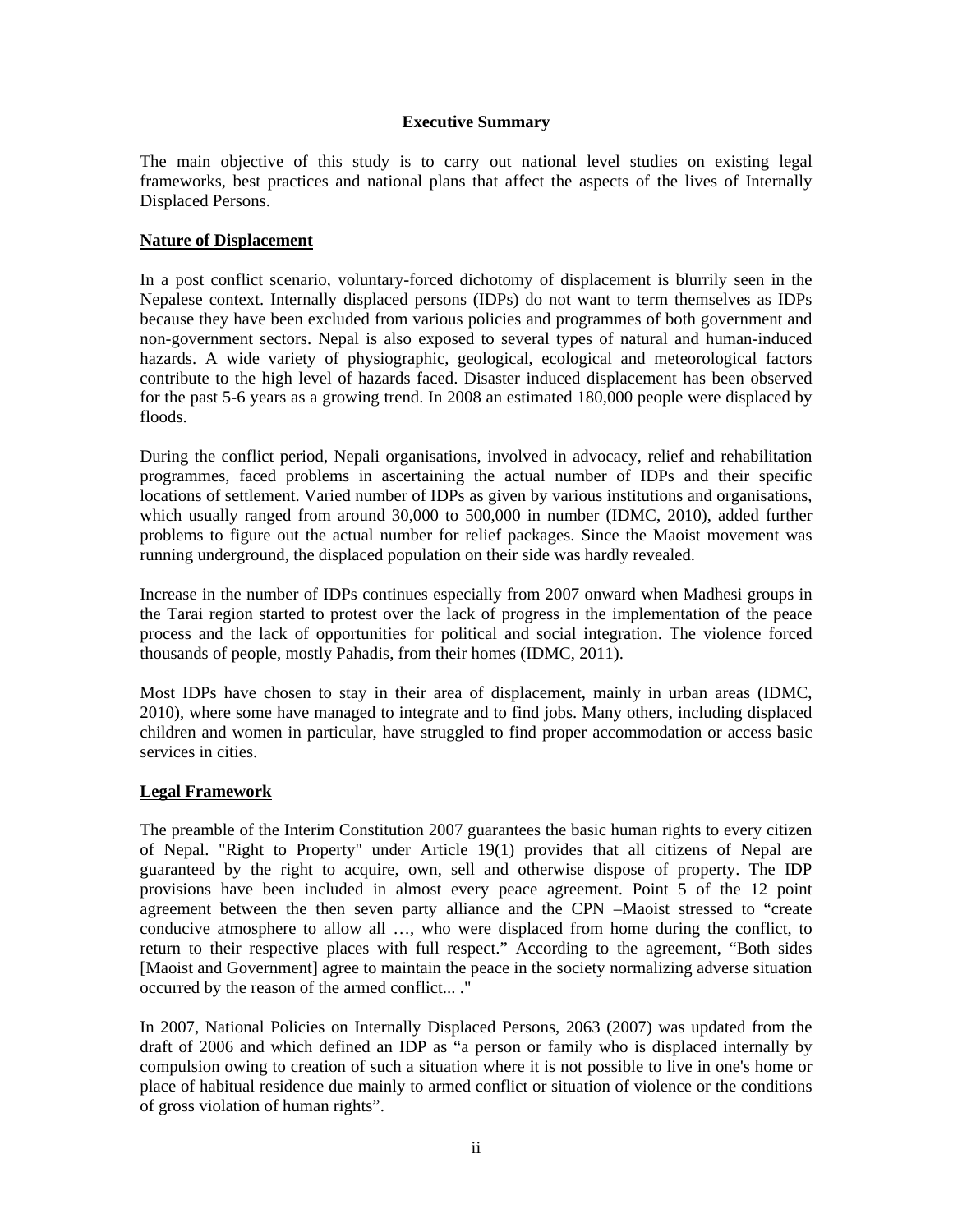Implementation of the laws and policies has been a major question in the interest of IDPs. Rounds of discussions and agreements were conducted, but implementation with a strict monitoring and evaluation mechanism remained a great question. Recently UCPN (Maoist) and other major political parties have agreed on a seven point deal to give the current peace impasse 'a sustained end'. One of the points agreed among the political parties is about the relief packages for the conflict victims (FFP, 2011). To what extent this recently held agreement can bring fate to the displaced people is yet to witness.

#### **Return & Rehabilitation**

The returned IDPs have not been rehabilitated properly and those still in the destination areas have to suffer with scarce resources. Lack of coordination among the stakeholders is another problem observed even after the formulation of the IDP policy in 2007. The MoPR itself is overloaded mainly with the political peace process. The issue of IDPs has been a very small part of its activities for the Ministry. The policy gives responsibility of overall coordination to the CDOs in the respective districts who are too over - burdened with other similar coordinating roles. Livelihoods and security concerns were the two main reasons behind the migration of a number of IDPs to their areas of displacement or of their re-displacement elsewhere. There is also a high number of people who have deliberately gone back to their areas of displacement where they were residing as displaced previously on the lookout for improved economic opportunities and who would then be considered as migrants. Those at most risk of re-displacement are politically active people considered by the Maoists as "village feudalist who can no longer dominate villagers". Some people also decided to go back to the urban areas where they first fled because they realise there is insufficient education and economic opportunities in their original homes.

The official data quote a total of seven thousand physical infrastructures damaged during the conflict. Of them, more than 2000 physical infrastructures destroyed during the ten years long conflict have been rebuilt (Republica, 2011). These include the reconstruction of police posts, schools, village development committee and district development committee buildings were carried out in the previous fiscal year by the Reconstruction Project under the Ministry of Peace and Reconstruction. However, no record has been made available by the government yet as how many the displaced persons' description of losses have been recorded and of them to what extent and how they have been compensated.

During armed conflict many IDPs lived in their places of destination with meagre resources for their basic necessities such as housing, food and clothes. And this still continues even after the peace process has started. Many IDPs still keep on visiting the places of origin expecting that they would get the land confiscated by the Maoist during the war. Both the Maoist and other political parties in power during the armed conflict in Nepal adhering to the spirit of the CPA (2007) have agreed not to seize the property of anyone except when mandated by the law. Accordingly, property held from individuals, organizations and that belonging to the government have, to a large extent, been returned. However, successful implementation of the returning of property remains to be seen yet. During the reporting period, Maoist cadres collected forced donations, held houses belonging to individuals and did not return all buildings and land held during the insurgency, as committed in the CPA. Similarly, reports of security forces not vacating the land used by them during the armed conflict for the safety of their camps have been often quoted and highlighted.

To, conclude, there is no apex body yet formulated to bring all the stakeholders together and have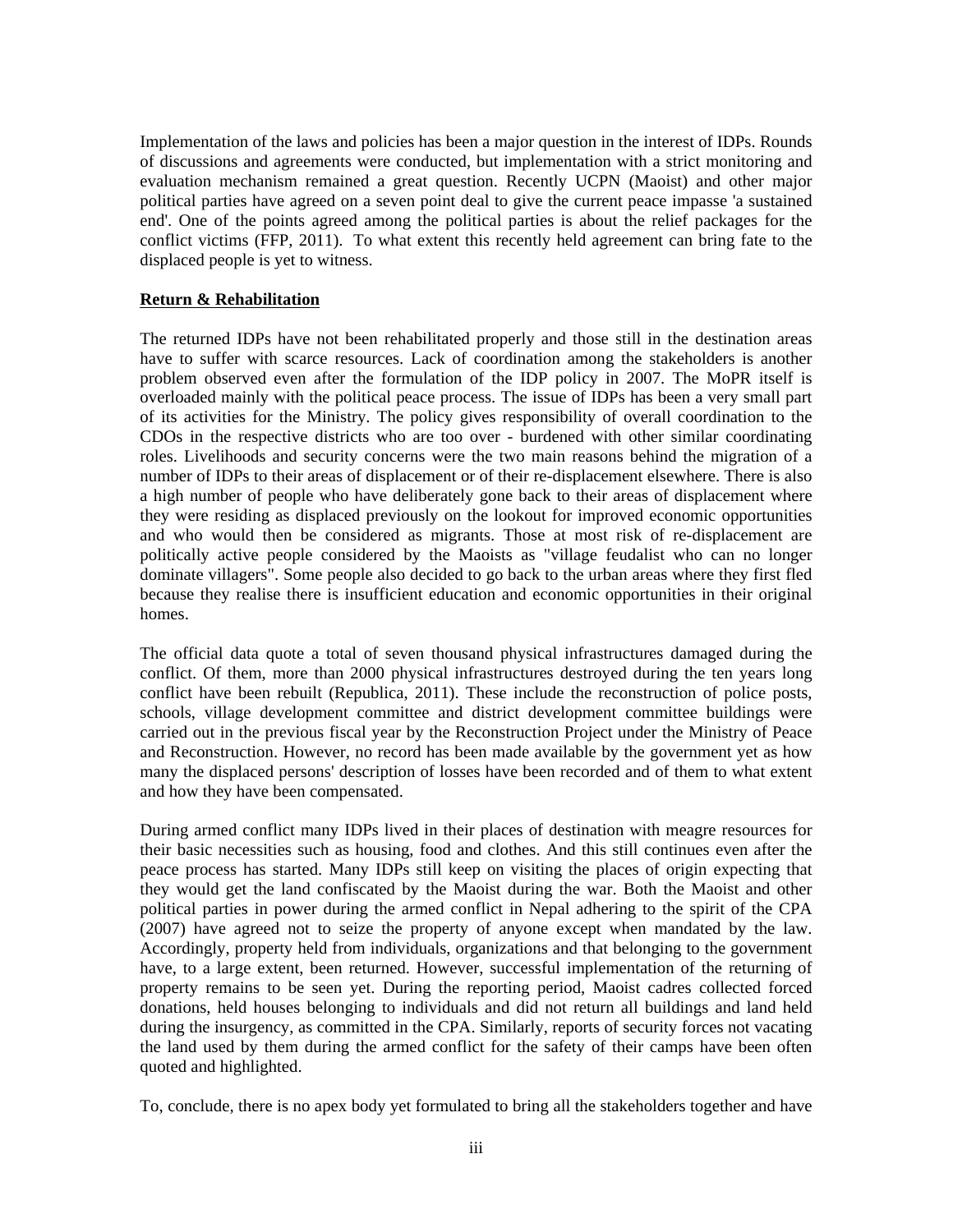discourse on the issues of IDPs, which could at least identify the issues of IDPs, and contribute to formulation/amendments in the existing polices and action plans. Such a body needs to be formed involving all the stakeholders, mainly the line ministries, respective departments, UN agencies, bilateral agencies, INGOs, NGOs and also academics who can contribute to the research based issues and discourses. Furthermore, such a body would have documentation on who is doing what; identify the resources, and gaps in them and ways to tackle the challenges. Such an authority could give some visionary inputs with some academic foundation and outcomes of the activism so as to give directives for effective resettlement, rehabilitation and reintegration of IDPs in the days to come.

#### **Recommendations**

- 1. The Interim Constitution of Nepal 2007 considers the right to property as one of the fundamental rights. The international documents like UDHR, and ICCPR have also recognized right to property as one of the fundamental rights. In this regard, the government should ensure the right to property to IDPs.
- 2. The newly emerged groups, the regional agitating forces also started to seize the property by following the precedent of UCPN (Nepal Crisis Group, 2010). The mutual solution has to be explored among the government and IDPs.
- 3. Implementation of the comprehensive national IDP policy and its procedural directives as well as guidelines should be the strict agenda of the government in collaboration and cooperation with UN agencies, multilateral and bilateral agencies and the civil societies. Unless and until the policy gets full implementation, the lives of the IDPs will not improve even after they get rehabilitated, returned or resettled.
- 4. The recently conducted seven point deal needs to be implemented sincerely and honestly. The parties need to find opportunities with newer avenues to convince the people and needs to remain committed towards lasting peace by developing a wider consensus on the draft of the new constitution. This deal should be able at least to announce the constitution without further delay.
- 5. Another need is for a more strategic research cooperation in the field of forced migration. Such cooperation should facilitate local researchers' exploration of the theoretical significance of the international research paradigms in IDPs and should assist in establishing linkages between local and international researchers. The burning issues like Madhesh movement, and other ethnic movements needs to be the priorities of the future researches in the context of Nepal.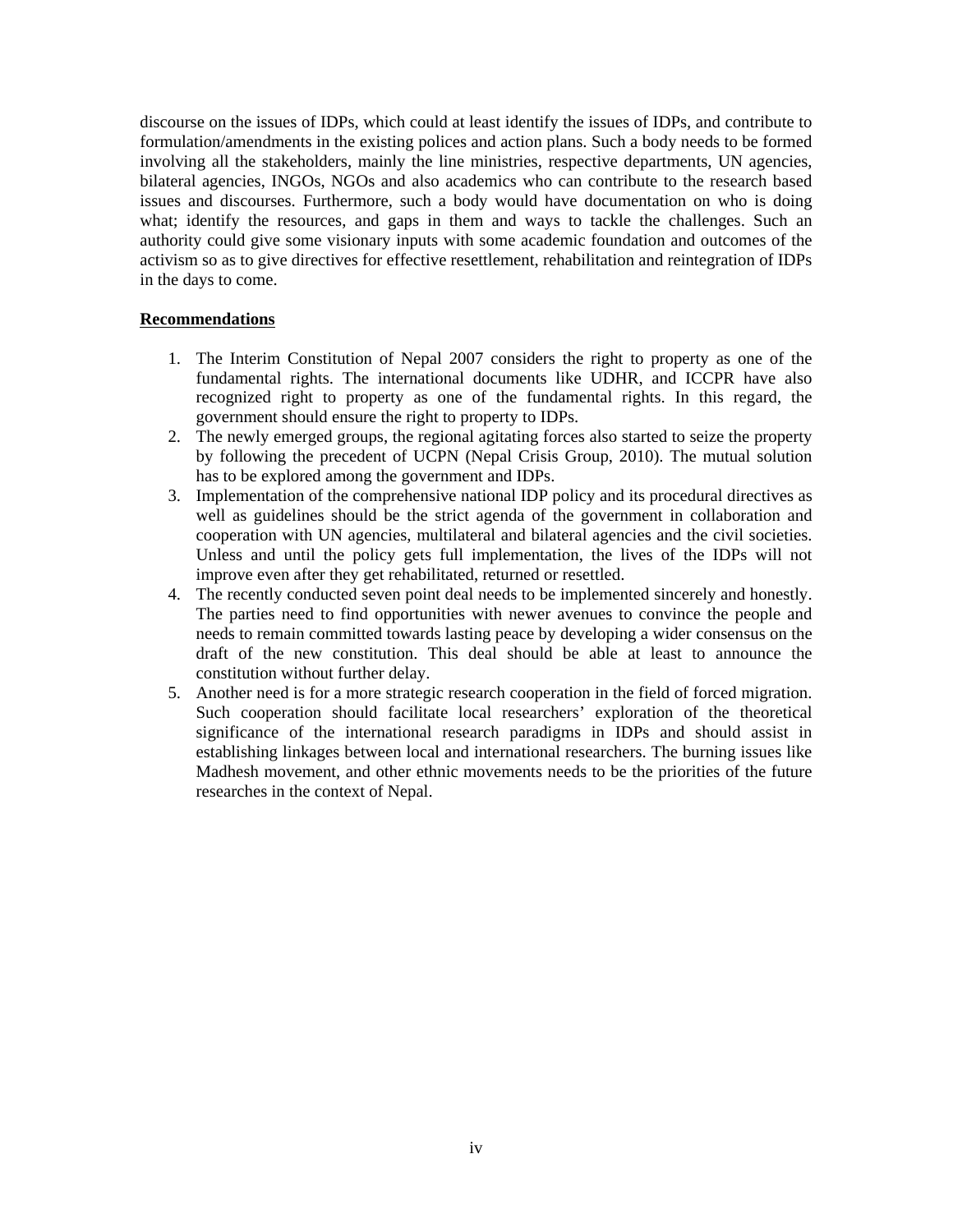### **Table of Contents**

| Annex 1: Organizations engaged in or responsible for IDP related activities within the |  |
|----------------------------------------------------------------------------------------|--|
|                                                                                        |  |
|                                                                                        |  |
|                                                                                        |  |
|                                                                                        |  |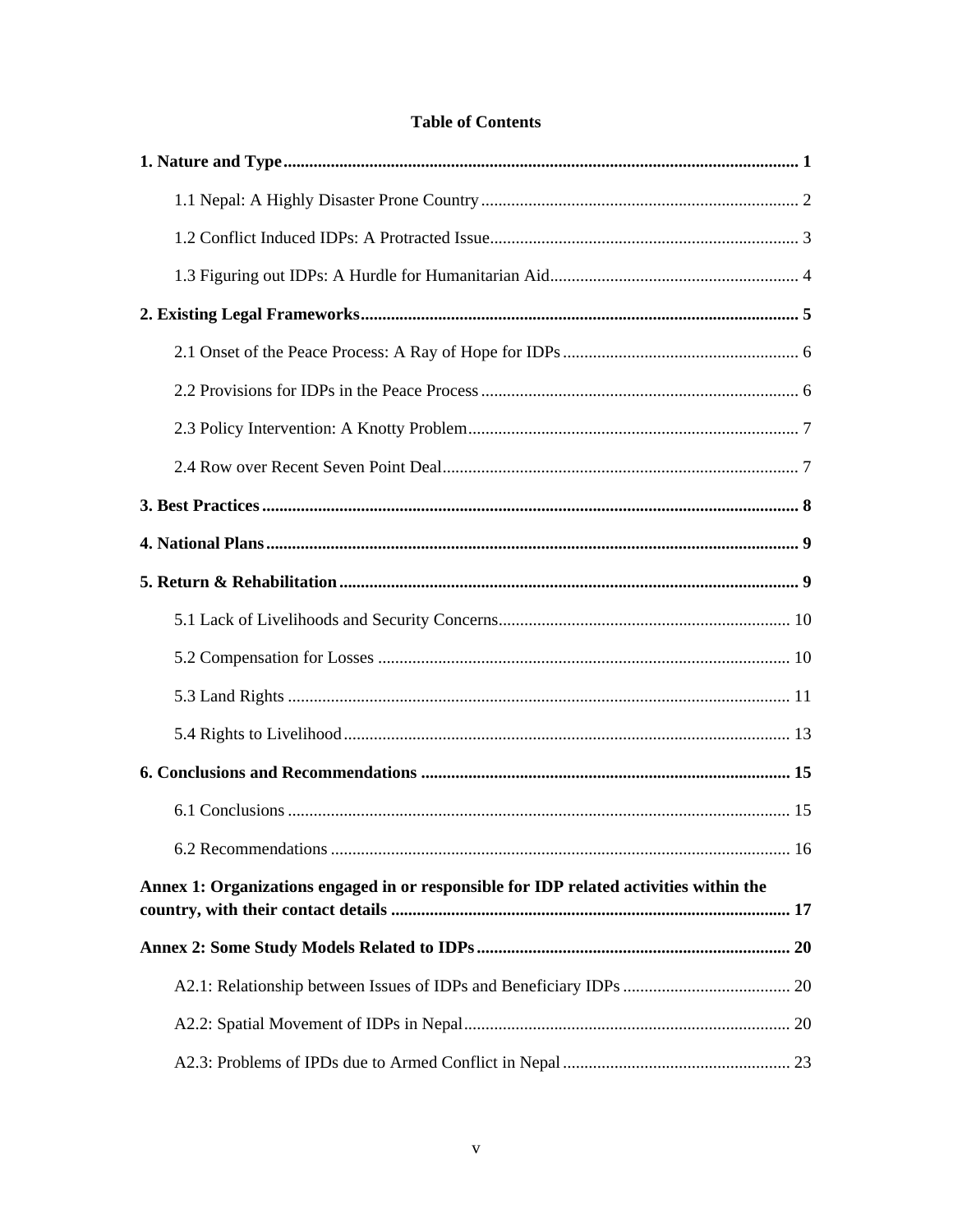#### **Internally Displaced Persons in Nepal: More Issues, Less Heard**

# **1. Nature and Type**

Like in other countries such as in Sri Lanka (Sanmughuratnam,  $2003$ )<sup>1</sup>, voluntary-forced

dichotomy is blurrily seen in the Nepalese context. Some of the internally displaced persons (IDPs) do not want to term themselves as IDPs because these displaced people have been excluded from various policies and programmes of both government and nongovernment sectors. People want to tag the conflict victims, mainly the IDPs, as "Naya Pauna" and "Bhaugauda".<sup>2</sup> Even the house owners of the IDPs in rent told them that "they [the IDPs] are the people to organise procession in the streets and they are 'bad people' so were displaced from the respective places of origin"  $(Khatiwada, 2010)^3$ . . More people have been displaced due to the political conflict than the occasional flood disaster as

 $\overline{\phantom{a}}$ 

#### **Box 1: Koshi flood and displacement**

On 18 August 2008, the Koshi river in the eastern region of Nepal broke through a retaining wall causing massive flooding of nearby villages as well as in the Bihar region of India. An estimated 107 000 people in Nepal were affected by the floods and about 70 000 were displaced. A number of agencies including supported the relief activities. However, this relief package was for a short term and could not contribute to the solutions to the problems faced by these flood victims.

It is estimated that about 50 % of the displaced persons were under the age of 18. Although agencies like UNICEF have provided relief materials with a focus on shelter materials, water purification products, hygiene kits, insecticide bed nets and school library sets.

Psycho-social counselling support to distressed children and families was the prime needs to these people which could not be done in a systematic manner.

The Nepali Government's coordination mechanism for the relief operation at the national and district levels almost failed when the flood victims launched several protests saying that their genuine issues were neglected.

**Source:** Royal Norwegian Embassy Kathmandu, 2008

referenced in Box  $1<sup>4</sup>$ . Earlier such a conflict induced displacement spiralled between the then Communist party of Nepal – Maoist (now UCPN) and the government, and later on a paradigm shift on displacement has been observed with respect to the growing number

<sup>1</sup> Shanmugaratnam, Ragnhild Lund and Kristi Anne StØlen (2003). *In the Maze of Displacement: Conflict, Migration and Change.* Norway: Norwegian Academic Press. 2

 $T$ Though not in formal documents expressed like that, but the IDPs themselves have expressed their realities in such tone. *Naya Pauna* has been the common term especially in the conflict affected areas of Nepal and this word signifies the presence, activities and movement of Maoist leaders, cadres and supporters. *Bhaugauda* on the other hand is the term for the police and army personnel who were forced to resign from their respective posts during the armed conflict and were displaced.

<sup>&</sup>lt;sup>3</sup>Khatiwada, P.P. (2010). *Conflict Induced Migration in Nepal: A Social Inclusion Perspective.* A PhD Thesis Submitted to the Office of the Dean, Faculty of Humanities and Social Sciences, Tribhuvan University (Report online: www.socialinclusion.org.np/researchdetail-220.html).<br>
<sup>4</sup>Royal Norwegian Embassy Kathmandu (2008). Report

Royal Norwegian Embassy Kathmandu (2008). Report on Koshi Flood. http://www.reliefweb.int/rw/dbc.nsf/doc108?OpenForm&rc=3&emid=FL-2008-000104-NPL, accessed 15 January 2009.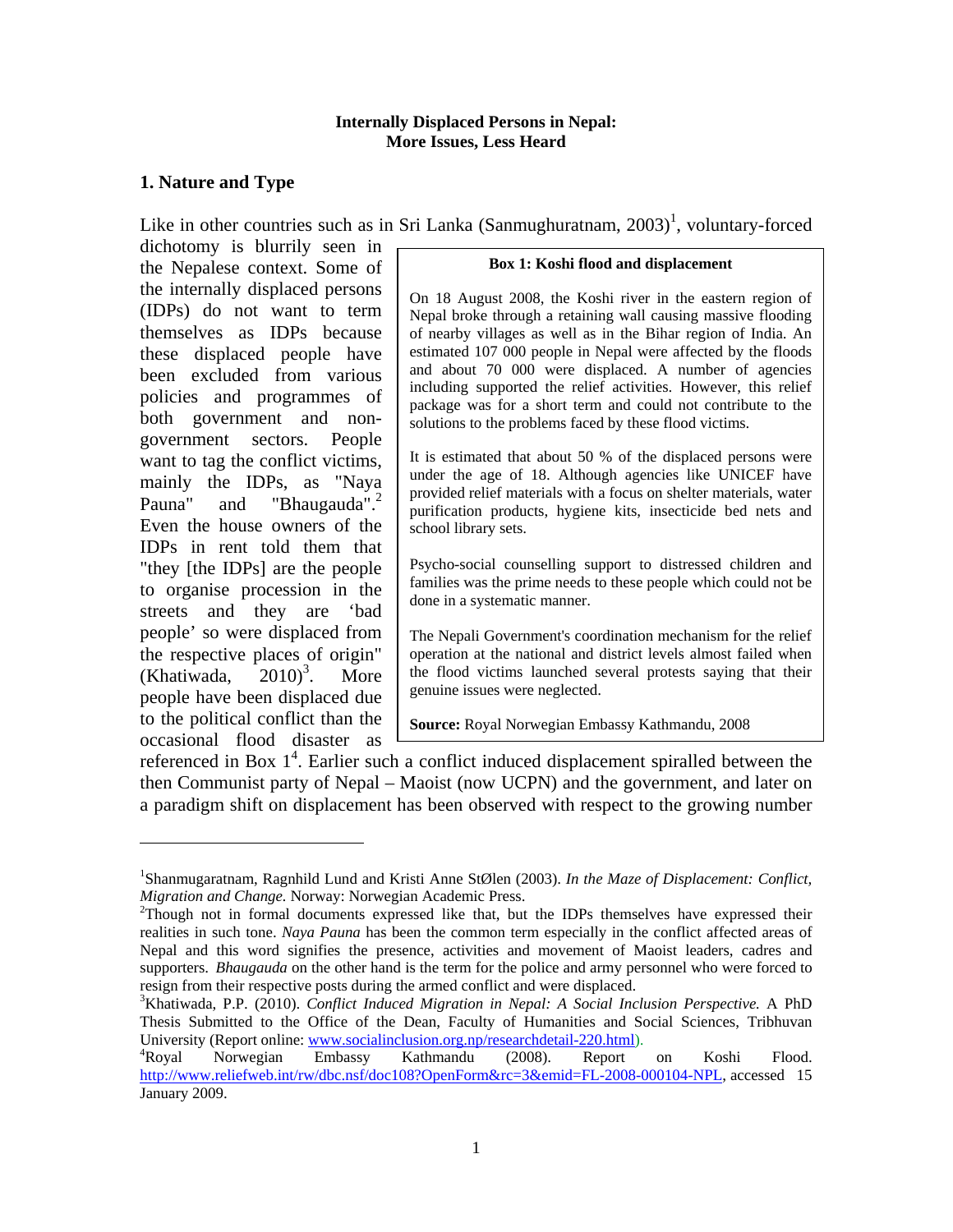of regional conflicts, especially in the Tarai area  $(INSEC, 2010)^5$ .

Similarly, more than 110,000 Bhutanese refugees are staying for the past two decades who are now in the process of getting settled into the third countries. Almost half (more than 50,000) of the Bhutanese refugees have been resettled into eight different countries<sup>6</sup> and of them more than 42000 have been welcomed by the United States of America (The Himalayan Times National Daily: 17 August  $2011$ <sup>7</sup>. Similarly, an estimated 30,000 Tibetan refugees are said to be taking shelter in Nepal and each year, approximately 1,000 Tibetans transit through Nepal (UNHCR, 2007<sup>8</sup>; UNHCR, 2011<sup>9</sup>). Nepal does not have a significant number of recorded asylum seekers.

# **1.1 Nepal: A Highly Disaster Prone Country**

Nepal is a country exposed to several types of natural and human-induced hazards. A wide variety of physiographic, geological, ecological and meteorological factors contribute to the high level of hazards faced. Various demographic factors such as rapid population growth, improper land use, slow economic development and the conflict situation helps increase the population's vulnerability (UNDP,  $2004$ )<sup>10</sup>. Major types of hazards in Nepal include: floods, earthquakes, droughts, landslides, hailstorms, disease epidemics, glacial lake outburst floods (GLOF), and fires. Among them, floods and landslides are the most recurrent, causing yearly significant material and human losses in the country, whereas earthquakes although are less frequent when they occur they cause huge loss of life and property (MoAC/UNDP,  $2004$ )<sup>11</sup>. So far, Nepal has not faced serious problems of displacement due to development projects.

Disaster induced displacement has been observed for the past 5-6 years as a growing trend. Several reports like IDMC  $(2011)^{12}$  have shown that in September 2008 an estimated 180,000 people were displaced by floods. Up to 70,000 families in 47 districts were reportedly affected by floods and landslides during 2007. A total of 18,000 houses were completely destroyed by the June 2007 monsoon rain and 16,000 people were

l

<sup>&</sup>lt;sup>5</sup>Informal Sector Service Centre (INSEC). 2010. Protracted Peace Process in Nepal: A Window through IDPs. *Informal* Vol. 30, No. 2, April –June 2010. (Available online: http://www.insec.org.np/pics/1281096723.pdf.

United States of America (which has welcomed 88% of the resettled), Australia, Canada, New Zealand, Denmark, Norway, and the Netherlands. 7

 $7$  The Himalayan Times National Daily: 17 August 2011.

<sup>8</sup> UNHCR (2007). *Refugees, Asylum-seekers, Internally Displaced Persons (IDPs), Returnees (refugees and IDPs), Stateless Persons, and Others of Concern to UNHCR by Country/Territory of Asylum, end-2006,*  (Tables 1 &11), www.unhcr.org/statistics/Nepal/Table1,11 (accessed 25 October 2007).

<sup>&</sup>lt;sup>9</sup>UNHCR (2011). *UNHCR Country Operations Profile – Nepal Working Environment.*  $\frac{\text{http://www.unher.org/pages/49e487856.html}}{^{10}}$ . With Wavester Arists: A Challenge for Development. New York: UNDP.<br><sup>10</sup> UNDP (2004). *Reducing Disaster Risk: A Challenge for Development*. New York: UNDP.<br><sup>11</sup> MoAC/UNDP (2004). *Disast* 

Kathmandu: Ministry of Agriculture and Cooperatives and UNDP.

<sup>12</sup>IDMC (2011). *Around 50,000 people remain displaced (July 2010). http://www.internaldisplacement.org/idmc/website/countries.nsf/(httpEnvelopes)/1949E98C81942B55C12571FE004D8821? OpenDocument* (accessed 2 November 2011).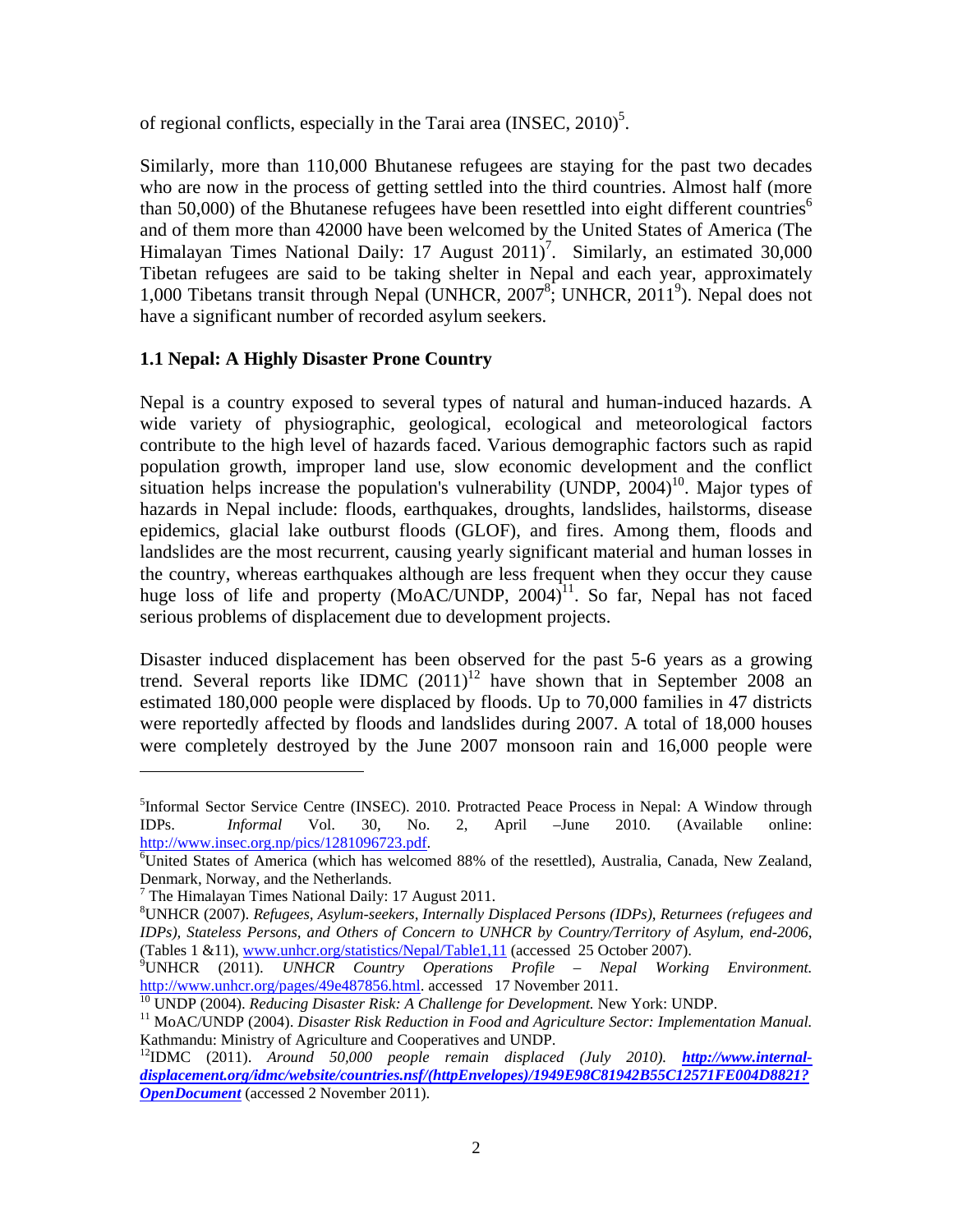displaced. Monsoon floods and landslides displaced thousands of people in the mid and far western region in August-September 2006 and left 14,000 families in need of assistance. Heavy rains in July 2004 resulted in widespread flooding and landslides in eastern and central Nepal causing an estimated 37,000 families to be evacuated. Up to 68,000 houses were destroyed and many schools damaged (IDMC, 2011). Box  $2^{13}$ highlights further detail about this heavy floods and the displacement scenario due to this.

#### **Box 2: Flash floods and displacement in Western Nepal**

Heavy rainfall followed by severe flash floods from 19-21 September 2008 affected more than 200,000 people throughout the far west and mid west regions of Nepal. While Kailali and Kanchanpur were the worst-affected districts, other districts were adversely impacted by the heavy rainfall including Bardiya, Dadeldhura, Kalikot, Doti, Bajhang, Mugu and Dang. The flood water receded quickly in many areas, enabling families to return to their place of origin. However, they returned to damaged homes with varying degrees of impact from the flash floods, including loss of food stocks, goods, crops and livelihood options. A significant number of people remain displaced and vulnerable in terms of health, sanitation, hygiene and nutrition.

**In Kailali district,** Nepal Red Cross Society (NRCS) estimates 160,000 people (23,571 households) were affected by the flash floods. This includes around 45,000 children under the age of 15. While the whole district was affected, the most affected Village Development Committees (VDCs) were Dasinhapur, Narayanpur, Tikapur, Khailad, Lalbojhi, Bhajani and Thapapur. The landslides in the hilly areas combined with bad road conditions constrained access to relief services for affected people, in particular in Sugarkhal and Pandaun VDCs.

The floods in **Kanchanpur district** affected 30,733 people (5,961 households). The disaster claimed 14 lives. This data is being verified by the DDRC. Eighteen VDCs and Mahendranagar Municipality were affected by the flash floods. The worst affected areas were Dekhatbhuli, Shankarpur VDCs and Mahendranagar Municipality. Other severely affected VDCs include Krishnapur, Parasan, Dodhara, Rauteli Bichawa, Rampur Bilaspur and Raikawar Bichawa.

**Source:** SAAPE, 2010.

l

#### **1.2 Conflict Induced IDPs: A Protracted Issue**

Conflict induced forced migration mainly in the form of internal displacement has been emerging as a knotty problem in Nepal, especially in the form of an internal displacement. Due to this, the social harmony and social settings have not only been in disarray, but it has also created problems in social inclusion. Persons displaced from the place of origin have to face many problems relating to social, economic, cultural and other aspects. The rural areas, the places of origin of the overwhelming majorities of the Nepalese, remained under the hegemony of the conflicting parties. As the armed conflict escalated over years, people in rural areas were compelled to leave their places of origin in fear of being killed, tortured, abducted and/or arrested by the parties in conflict. Around 16,000 people were killed, more than 1,000 disappeared, and thousands were suffered from torture in connection with the 10 year long Maoist insurgency. Similarly, numerous physical public infrastructures were destroyed. Destruction of the private

<sup>&</sup>lt;sup>13</sup> SAAPE (2010). *Poverty and Vulnerability in South Asia.* Kathmandu: South Asia Alliance for Poverty Eradication.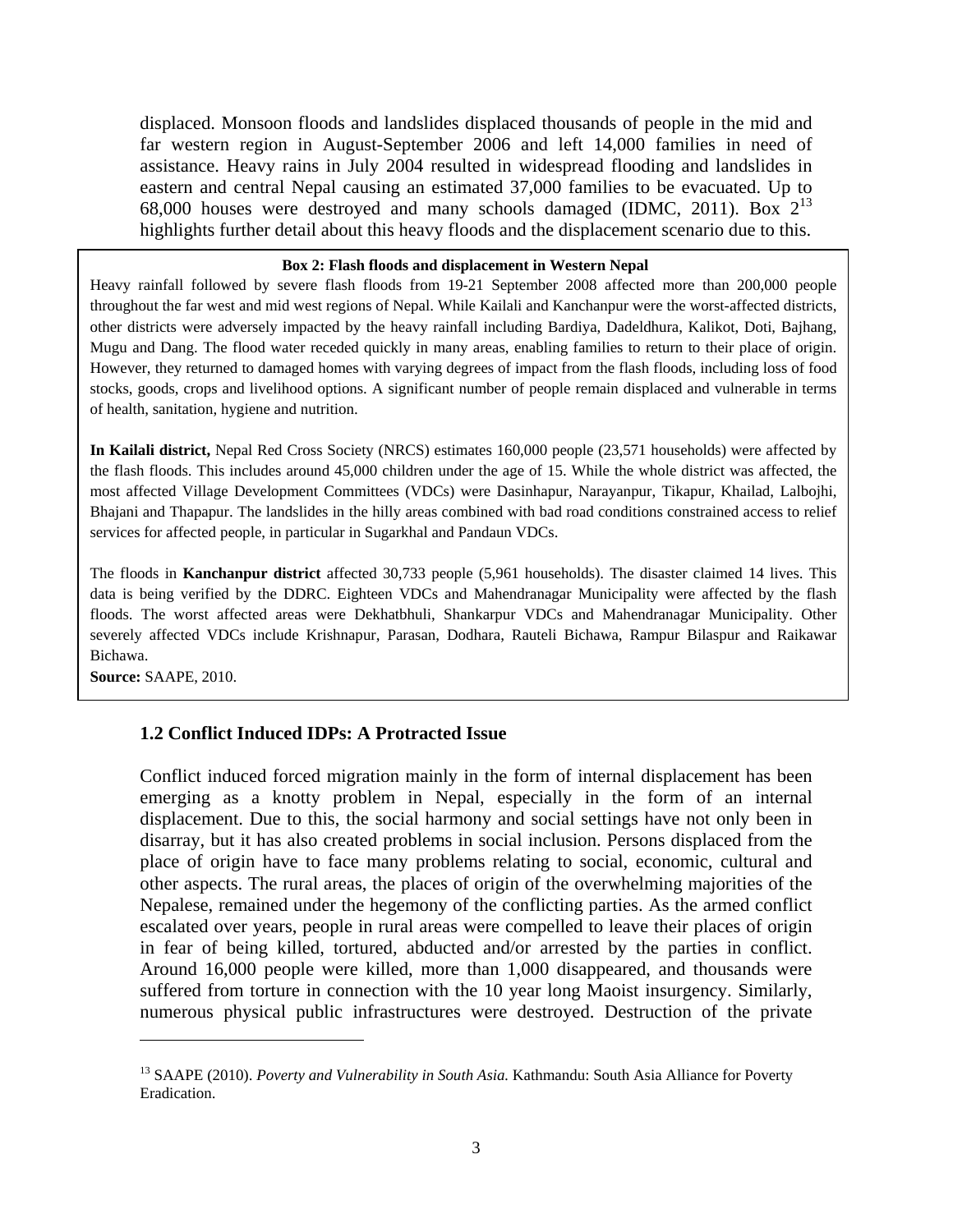property and public properties led the country towards regressive development (NHRC,  $2010$ <sup>14</sup>. Frequent acts of atrocity by the conflicting parties led to the movement of the people to safer places.

As a result, numbers of IDPs in Nepal grew tremendously especially after the imposition of the state of emergency (SoE) announced by the government for the first time in Nepal on 26 November 2001. Although incidences of IDPs were observed prior to the SoE, with the start of the Maoist 'People's War' in 1996, the figure as well as the pattern of internal displacement increased unexpectedly after 2001 when the government, with the imposition of the SoE, labelled the Maoist rebels the 'terrorists', and promulgated Terrorist and Disruptive Activities: Control and Punishment Ordinance (TADO) and deputed the then Royal Nepalese Army (RNA) for the operation against the rebels  $(INSEC, 2003)^{15}$ .

# **1.3 Figuring out IDPs: A Hurdle for Humanitarian Aid**

l

During the conflict period, Nepali organisations, involved in advocacy, relief and rehabilitation programmes, faced problems in ascertaining the actual number of IDPs and their specific locations of settlement. Varied numbers of IDPs as given by various institutions and organisations, which usually ranged from around 30,000 to 500,000 in number, added further problems in ascertaining the actual number for relief packages. Since the Maoist movement was running underground, the displaced population on their side was hardly revealed  $(IDMC, 2010)^{16}$ .

After 10 years of armed conflict, which caused the displacement of almost 300,000 people (Caritas Nepal,  $2005$ )<sup>17</sup>, Nepal proceeded to the peace process in 2006. Still people talk about the peace process, which has been the rhetoric of almost all political party leaders and the stakeholders. This sluggish political scenario suggests that the problems of conflict induced IDPs have not been resolved. An estimated 50,000 people displaced by the ten years of civil war remain unable to return to their homes (IDMC, 2011). A recent record of the Relief and Rehabilitation Division of Peace and Reconstruction Ministry shows that 89,171 IDPs of 22,863 families have applied for the relief packages announced by the government  $(GON, 2011)^{18}$ .

Increase in the number of IDPs continue especially from 2007 onwards when Madhesi

<sup>&</sup>lt;sup>14</sup>NHRC (2010). *Conflict induced IDPs: Return and Reintegration Situation and Way Forward.* Paper Presented by Uma Joshi, 22 November 2010.<br><sup>15</sup>Informal Sector Service Centre (INSEC), 2003, *Human Rights Yearbook 2003* (Kathmandu: INSEC).

<sup>&</sup>lt;sup>16</sup> IDMC (2010). Failed Implementation of IDP Policy Leaves Many Unassisted. http://www.internaldisplacement.org/8025708F004CE90B/(httpCountrySummaries)/165DEC64D0375862C12576B6005058F<br>6?OpenDocument&count=10000 (accessed 5 November 2011).

<sup>&</sup>lt;sup>17</sup>Caritas Nepal (2005). *Caravan of IDPs*. Kathmandu: Caritas Nepal. Available online: http://idpsnepal.org/index.php?option=com\_docman&task=cat\_view&gid=42&limit=5&limitstart=0&order=name&<br>dir=ASC&Itemid=57.

<sup>&</sup>lt;sup>18</sup>GON (2011). *Report of IDP Registration at Relief and Reconstruction Division*. An Unpublished Documentation Report of MOPR.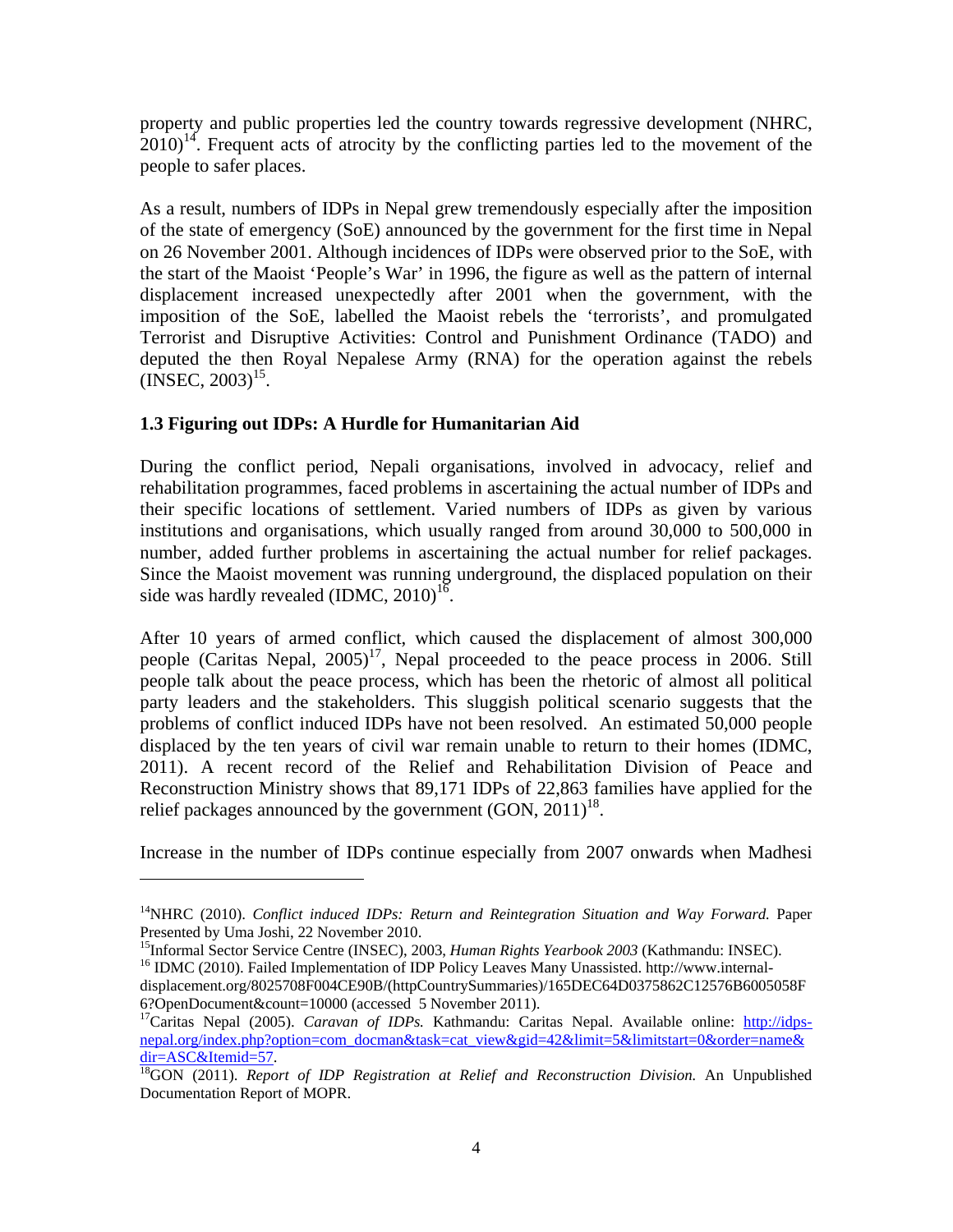groups in the Tarai region started to protest over the lack of progress in the implementation of the peace process and the lack of opportunities for political and social integration. The violence forced between 6,000 and 8,000 people, mostly Pahadis, from their homes. Of these 4,000 were sheltered in IDP camps, while the rest stayed with family members (OHCHR,  $2008^{19}$ ; IDMC,  $2008^{20}$ , Khatiwada,  $2009^{21}$ ).

Most IDPs have chosen to stay in their area of displacement, mainly in urban areas like Kathmandu valley, Nepalgunj, Birgunj, Hetauda, and others, where some have managed to integrate and to find jobs. Still they cannot be treated as the resettled because they want to return to their places of origin but they have not got the environment yet. Many others, including displaced children and women in particular, have struggled to find proper accommodation or access basic services in cities. Children are exposed to a variety of threats, including trafficking, sexual exploitation and child labour. Displaced women, particularly widows, suffer from significant discrimination, making them highly vulnerable to further impoverishment and forcing many to resort to prostitution (IDMC,  $2010)^{22}$ .

# **2. Existing Legal Frameworks**

l

After "the 19-day peaceful and non-violent movement [in 2006] turned successful and restoration of democracy was made by restoring the sovereignty of Nepal inherent to the people and reinstatement of the then House of Representative" (MoPR, n.d.)<sup>23</sup>, several dialogues were held between the parliamentary political parties and the UCPN- Maoist to strengthen the peace process. In these dialogues, the issue of IDPs was raised and was given prime focus.

The preamble to the Interim Constitution of 2007 guarantees the basic human rights to every citizen of Nepal. "Right to Property" under Article 19(1) provides that all citizens of Nepal are guaranteed the right to acquire, own, sell and otherwise dispose of property. The state shall not except in the public interest, requisition, acquire or create any encumbrance, on the property of any person, and this should be just, fair and reasonable and not be arbitrary but by rule of law only (Article 19 Sub-Article 3). Other provisions

<sup>19</sup>Office of the High Commissioner for Human Rights (OHCHR) (2008). *Human Rights in Nepal one year after the Comprehensive Peace Agreement, http://nepal.ohchr.org/en/PressRelease.html* (Accessed on 15 June 2008).

 $^{20}$ IDMC (2008). Livelihoods of people living in rural areas in the Far- and Mid-Western Hills and mountains most affected by conflict (October 2007). http://www.internal-

displacement.org/8025708F004CE90B/(httpEnvelopes)/F28B9C53F5D7509FC125736A0048158A?Open Document (accessed 14 November 2011).

<sup>&</sup>lt;sup>21</sup>Khatiwada, P.P. (2009). *Even the Displaced Have a Good Luck to Shape*, Spotlight, September, 2009.<br><sup>22</sup>IDMC (2010). Failed Implementation of IDP Policy Leaves Many Unassisted. http://www.internal-

displacement.org/8025708F004CE90B/(httpCountrySummaries)/165DEC64D0375862C12576B6005058F 6?OpenDocument&count=10000 (accessed 5 November 2011).<br><sup>23</sup>Ministry of Peace and Reconstruction (MoPR, n.d.),

http://www.peace.gov.np/admin/doc/Histroy%20of%20Peace%20Talk-eng-web1.pdf (Accessed on 25 June 2010).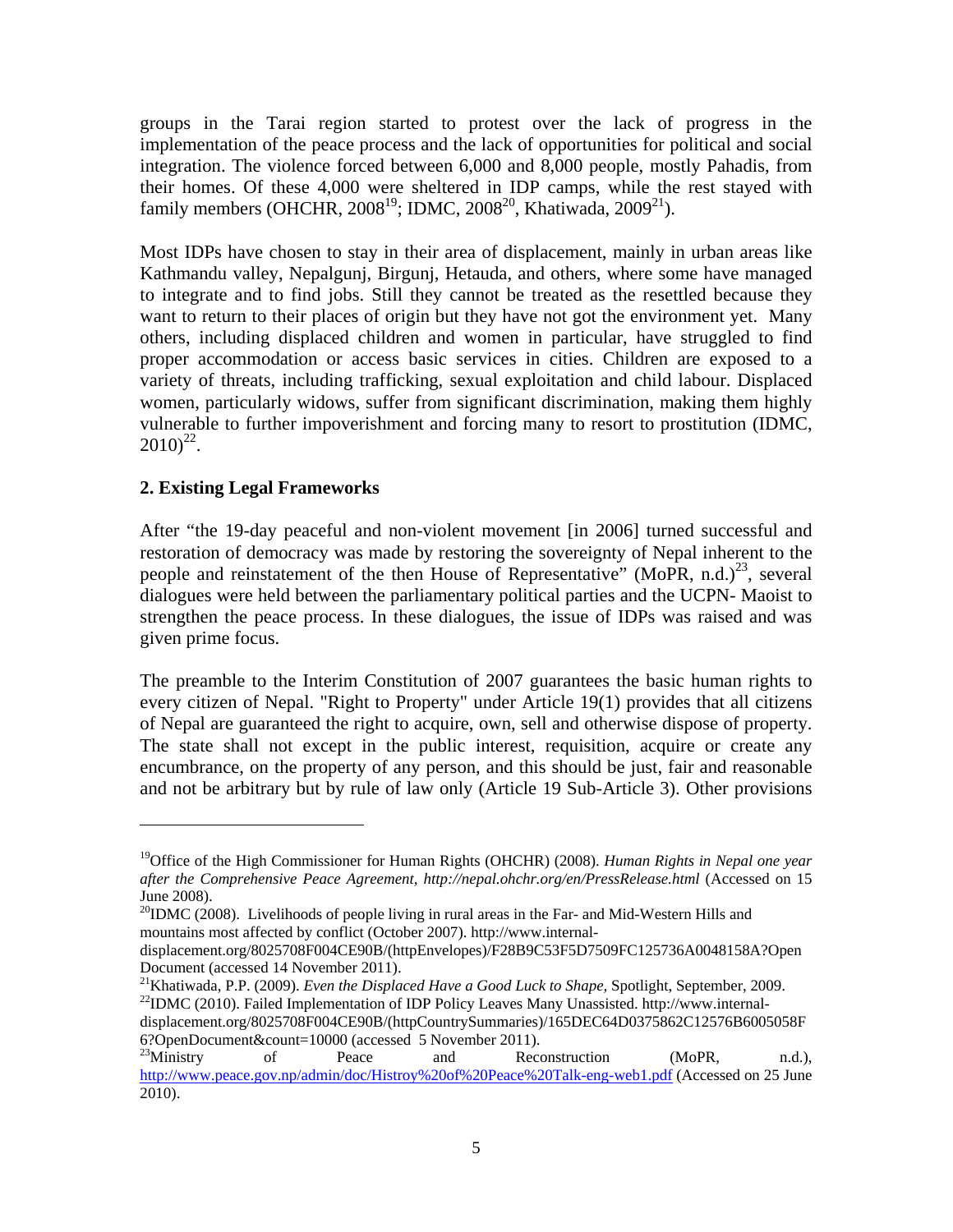under the Constitution include the right to earn and use one's property and the right to choose one's place of residence. Moreover, the Constitution enshrines that the State has a responsibility to conduct programs to rehabilitate the displaced and provide relief for damaged private properties (Article 33) (GON,  $2007<sup>24</sup>$ .

# **2.1 Onset of the Peace Process: A Ray of Hope for IDPs**

The peace process initiated in 2006 was itself a ray of hope for every victim of conflict in Nepal including the IDPs. They had at least thought that the peace process would help realise their eagerly awaited dream of returning home. Those who could not return had expected that they would be resettled and their dignity would be restored. Those who were staying on at the destinations to which they have been displace to, were slowly changing character as voluntary/economic migrants and were also starting to take part in their own political or occupational activities. Unfortunately, the ongoing peace process has not been satisfactory to some IDPs including other types of victims of conflict. Those who returned did not get an opportunity to claim all of their properties. They were not treated as equal citizens of Nepal. They were rather forced to donate further to the parties and the regional forces.

# **2.2 Provisions for IDPs in the Peace Process**

What provisions have been made so far to address the problems of IDPs, is a matter of interest to everyone. The IDP provisions have been included in almost every peace agreement. Point 5 of the 12 point agreement between the then seven party alliance and the CPN –Maoist, stressed to "create conducive atmosphere to allow all …, who were displaced from home during the conflict, to return to their respective places with full respect" (Nepal Research, n.d.)<sup>25</sup>. The then CPN – Maoist further agreed to "return the houses and physical properties of the people and the party cadres seized unjustifiably." The then Maoist further showed commitment to create an environment for all the people to "take part in political activities without any hindrance" (ibid).

After "the 19-day peaceful and non-violent movement [in 2006] turned successful and restoration of democracy was made by restoring the sovereignty of Nepal inherent to the people and reinstatement of the then House of Representative" (MoPR, n.d.)<sup>26</sup>, several dialogues were held between the parliamentary political parties and the UCPN- Maoist to strengthen the peace process. In these dialogues, the issue of IDPs was raised with prime focus. The Comprehensive Peace Accord signed between the then CPN-Maoist and the

l

<sup>&</sup>lt;sup>24</sup>GON (2007). *Interim Constitution 2007*. Kathmandu: Government of Nepal.<br><sup>25</sup> Nepal Research, n.d., *Unofficial English translation of the 12-point agreement between the seven parties and Maoists,* http://www.nepalresearch.com/coup\_2005/papers/maoists\_parties\_agreement\_051122.pdf (Accessed on 25 June 2010).

 $26$ Ministry of Peace and Reconstruction (MoPR, n.d.), http://www.peace.gov.np/admin/doc/Histroy%20of%20Peace%20Talk-eng-web1.pdf (Accessed on 25 June 2010).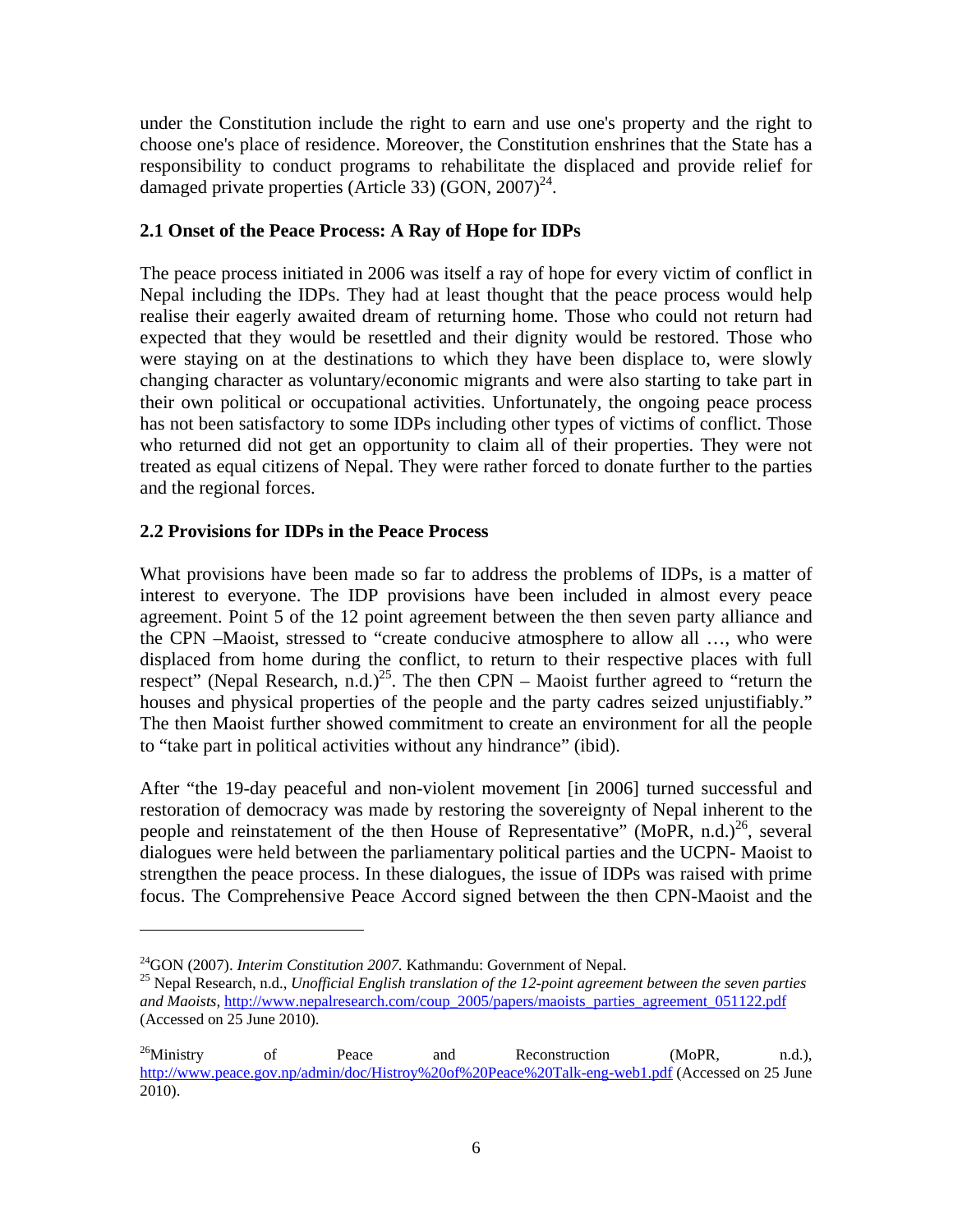parliamentary political parties representing the state on 21 November 2006 has been the major basis for proceeding to peace process till now. Based on this agreement, several political decisions have been made. The Point No. 5.2.4 of the CPA document highlights thus,

"Both sides [Maoist and Government] agree to maintain the peace in the society normalizing adverse situation occurred by the reason of the armed conflict and to carry out relief work for, and to rehabilitate people victimized and displaced by the war to constitute a National Peace and Rehabilitation Commission to perform the business related to it" (MoPR,  $n.d.$ )<sup>27</sup>.

In 2007, National Policies on Internally Displaced Persons, 2063 (2007) was made and finalized which was in fact the updated and revised version of the 2006 IDP policy document. The then policy document had not recognized the IDPs caused due to mainly the state controlled security forces. This updated version has defined the conflict induced IDPs as,

"a person or family who is displaced internally by compulsion owing to creation of such a situation where it is not possible to live in one's home or place of habitual residence due mainly to armed conflict or situation of violence or the conditions of gross violation of human rights" (MoPR,  $n.d.$ )<sup>28</sup>.

# **2.3 Policy Intervention: A Knotty Problem**

Nepal's peace process has come up with a number of ups and downs. Rounds of discussions have been held and from time to time an almost equal number of decisions have also been made. However, the lack of effective implementation with a strict monitoring and evaluation mechanism is the major problem faced by the Nepali people. This hard fact is also applied in the IDPs' situation. Appropriate implementation of these policies has not been made effective by playing a crucial role between or among the political parties and their stakeholders. For example, the IDP Policy document of 2007 reiterates, thus,

"…to rehabilitate the internally displaced persons or families with respect, safety and voluntary basis and assist in reconstruction of physical infrastructure and adopt preventive as well as sustainable measures with re-socialization in order to prevent the reemergence of such situations in future."<sup>29</sup>

# **2.4 Row over Recent Seven Point Deal**

 $\overline{a}$ 

<sup>27</sup>MoPR, n.d., *Comprehensive Peace Accord Concluded Between the Government of Nepal and The Communist Party of Nepal (Maoist), http://www.peace.gov.np/admin/doc/CPA\_eng-ver-corrected.pdf,*  Accessed on 25 June 2010).

<sup>28</sup> MoPR, n.d., *National Policies on Internally Displaced Persons, 2063 (2007),*

<sup>29</sup>MoPR, n.d., *National Policies on Internally Displaced Persons, 2063 (2007),*  http://www.peace.gov.np/admin/doc/IDP%20Policy-2063.pdf (Accessed on 25 June 2010).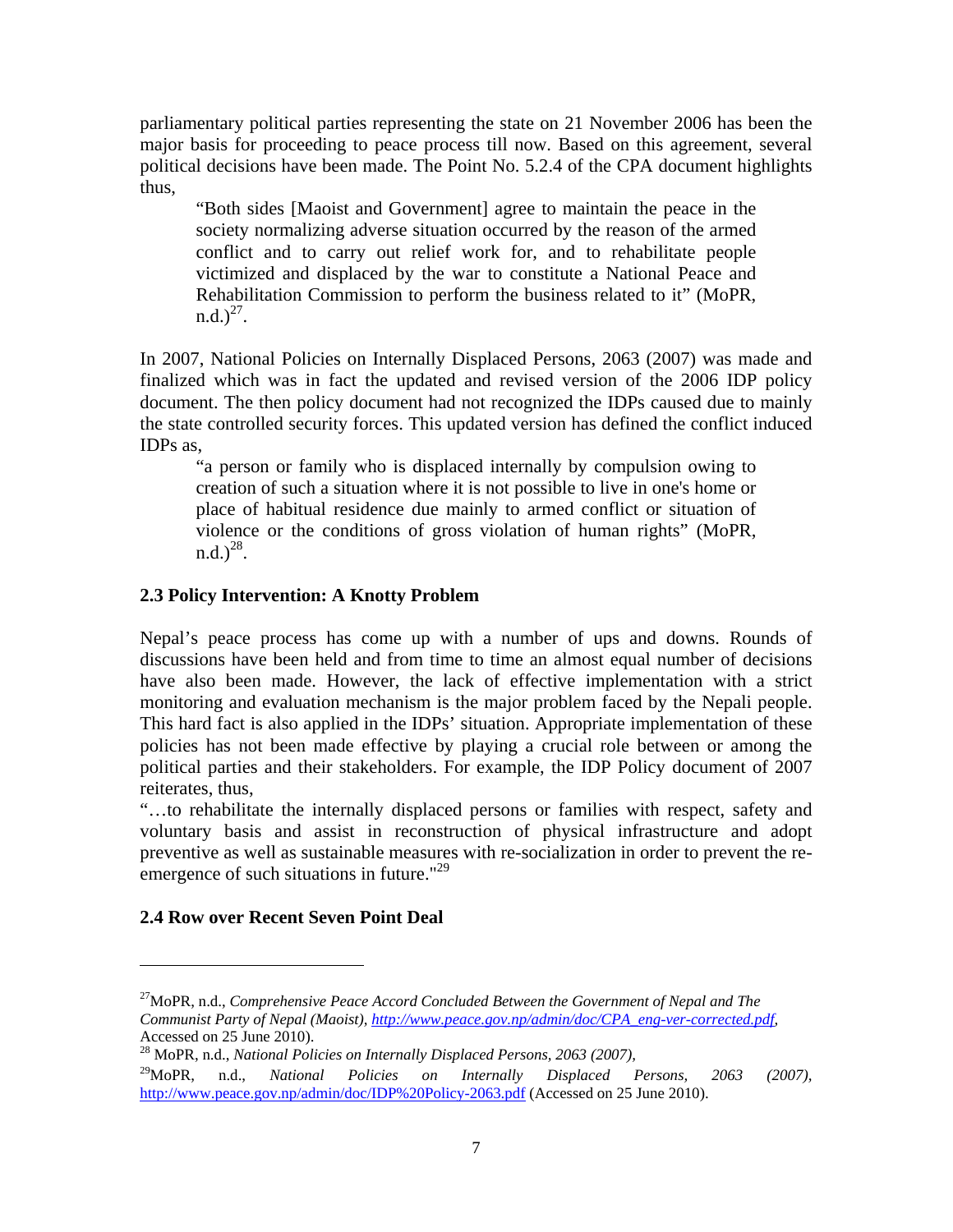Recently UCPN (Maoist) and other major political parties have agreed on a seven point deal to give the current peace impasse 'a sustained end'. Civil societies in Nepal have cautiously welcomed the seven point deal reached between the political parties of Nepal on 1 November 2011. Although this agreement has brought out some confusion and has already channelised confrontations and disagreements within and between the parties, CSOs are of firm belief that at least such a new agreement has been made after the election to the Constituent Assembly (CA). The earlier agreements after the CA election concentrated mainly on forming a new government or reshuffling it. This deal is the second most important agreement after the comprehensive peace accord (CPA) in 2007  $(FFP, 2011)^{30}$ .

One of the points agreed among the political parties is about the relief packages for the conflict victims. According to the agreement, relief packages would be made available without discrimination to the kin of those killed and disappeared, maimed, displaced and those whose properties were damaged in the armed conflict. The relief packages to be distributed after the signing of the Comprehensive Peace Agreement would be provided equally and without discrimination (The Republica National Daily,  $2011$ <sup>31</sup>. To what extent this recently held agreement can bring faith to the displaced people is yet to be witnessed.

# **3. Best Practices**

 $\overline{a}$ 

During the armed conflict and especially after the peace processes was initiated, IDPs from different places and different forums have been identified by joint programmes, interactions and demanding from the government, political parties and others concerned the relief and rehabilitation packages. Although the Maoist Victim Forum was made during the armed conflict and is still active, the leaders of the forum sympathised with the displaced people's cause due to the states oppression. In many of the interactions and programmes, incidences of joint activities have been observed in the past. Some disaster victims have also initiated such forums. After the heavy flood disaster in Kailali and Kanchanpur in 2008, many of the settlements of the IDPs formed committees and approached district authorities collectively to make their problems known and have them addressed. They mainly desired to have a small piece of land and not vulnerable to further natural disaster.

In Kanchanpur, the displaced groups seem active and have undertaken agitation programs, such as encircling the DAO and blocking the road. Kailali groups have not undertaken agitation activities as such; however, several delegations from different settlements met with district and central authorities, including the Ministry of Home Affairs and Ministry of Forests and Soil Conservation which pledged to examine their requests (SAAPE,  $2010$ ).<sup>32</sup>

<sup>30</sup> FFP (2011). *Views of Civil Society on the Recently Agreed Seven Point Deal Among the Political Parties*  of Nepal. An Unpublished Documentation of Friends for Peace.<br><sup>31</sup> The Republica National Daily (2011). *The Seven Point Peace Deal*. 2 November 2011.<br><sup>32</sup> SAAPE (2010). *Poverty and Vulnerability in South Asia*. Kathmandu:

Eradication.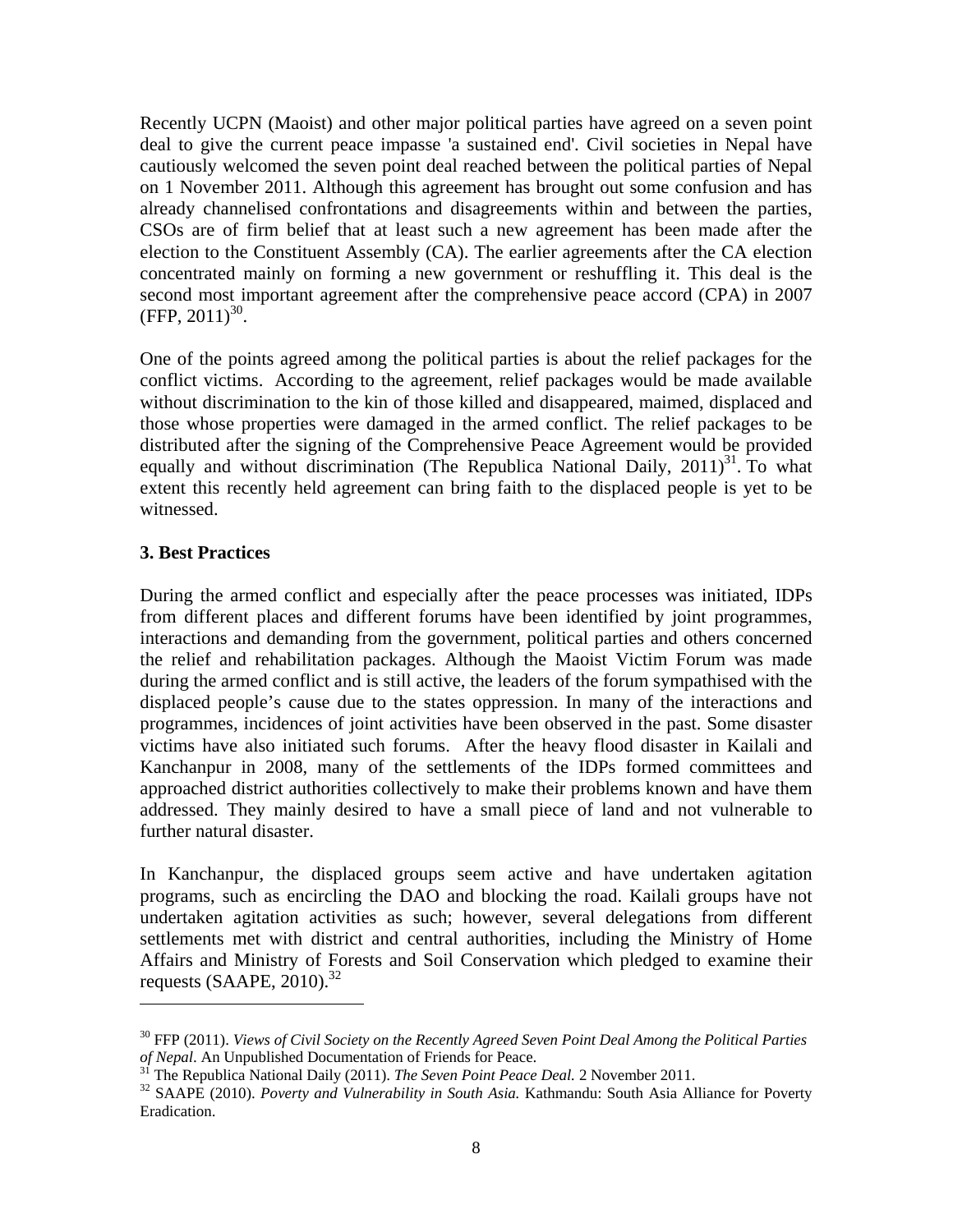#### **4. National Plans**

The issues of relief and rehabilitation of IDPs has been still the slogan of the political parties. Although some progress has been seen in distributing the relief packages to the IDPs, it has not been completed and all the IDPs have not got such relief programmes. The rehabilitation of the IDPs remained always the priority of the government but not fully implemented. Many times they have committed for returning, rehabilitating and managing the resettlement of the IDPs, those still incapable of solving their problems, but these commitments have not been fully implemented. As a result, the political parties in the recently announced seven point deal have reiterated their commitment to work for the unsolved problems of IDPs. As they have quoted in the agreement that an environment will be created for the displaced people to return and rehabilitate, especially "those whose properties were damaged in the armed conflict" (The Republica National Daily,  $2011$ ).<sup>33</sup>

According to the personnel interviewed in MoPR, they will initiate developing a national

strategy on establishing a Rehabilitation Centre for Conflict Affected Persons with Disabilities, which will aid taking up future projects that are currently at the stage of conceptualization. Since adopting the National IDP policy in February 2007, the government has made only minimal efforts to ensure that those displaced by the conflict or by ethnic unrest in the Terai since 2007 receive proper protection and assistance to enable them to achieve durable solutions (IDMC,  $2010^{34}$ .

| Transportation expenditure: Per person Rs 300 to Rs 1000.                                                                                                                        |
|----------------------------------------------------------------------------------------------------------------------------------------------------------------------------------|
| The administration office will provide plane fares where                                                                                                                         |
| there is no road access.                                                                                                                                                         |
| Refreshment (snack) cost: Per person Rs 500 for lodging<br>and food while returning.                                                                                             |
| Livelihood cost: Per person Rs 60 per day for 4 months.                                                                                                                          |
| House maintenance and reconstruction cost: Per family Rs                                                                                                                         |
| 7,500 for maintenance and Rs 20,000 for reconstruction of<br>your house.                                                                                                         |
| Educational relief: Per student Rs 2400 as a one time<br>support.                                                                                                                |
| Loan support without interest: Rs 10,000 to purchase seeds<br>and raw materials and Rs 10,000 to buy cattle, industrial<br>equipment and trading materials; possible total of Rs |

**Box 3: Facts about government's return and relief package** 

**Source:** NRC, 2008; IDMC, 2010.

20,000.

### **5. Return & Rehabilitation**

 $\overline{a}$ 

As an aftermath of the peace process initiated in 2006, there was a belief that all the IDPs would easily return to their respective places of origin. Some of the agencies/organisations also initiated attempts to help return the displaced people. A national policy was made and some relief packages were brought into effect by the

<sup>&</sup>lt;sup>33</sup> The Republica National Daily (2011). *The Seven Point Peace Deal*. 2 November 2011.<br><sup>34</sup> IDMC (2010). Failed Implementation of IDP Policy Leaves Many Unassisted. http://www.internaldisplacement.org/8025708F004CE90B/(httpCountrySummaries)/165DEC64D0375862C12576B6005058F 6?OpenDocument&count=10000 (accessed 5 November 2011).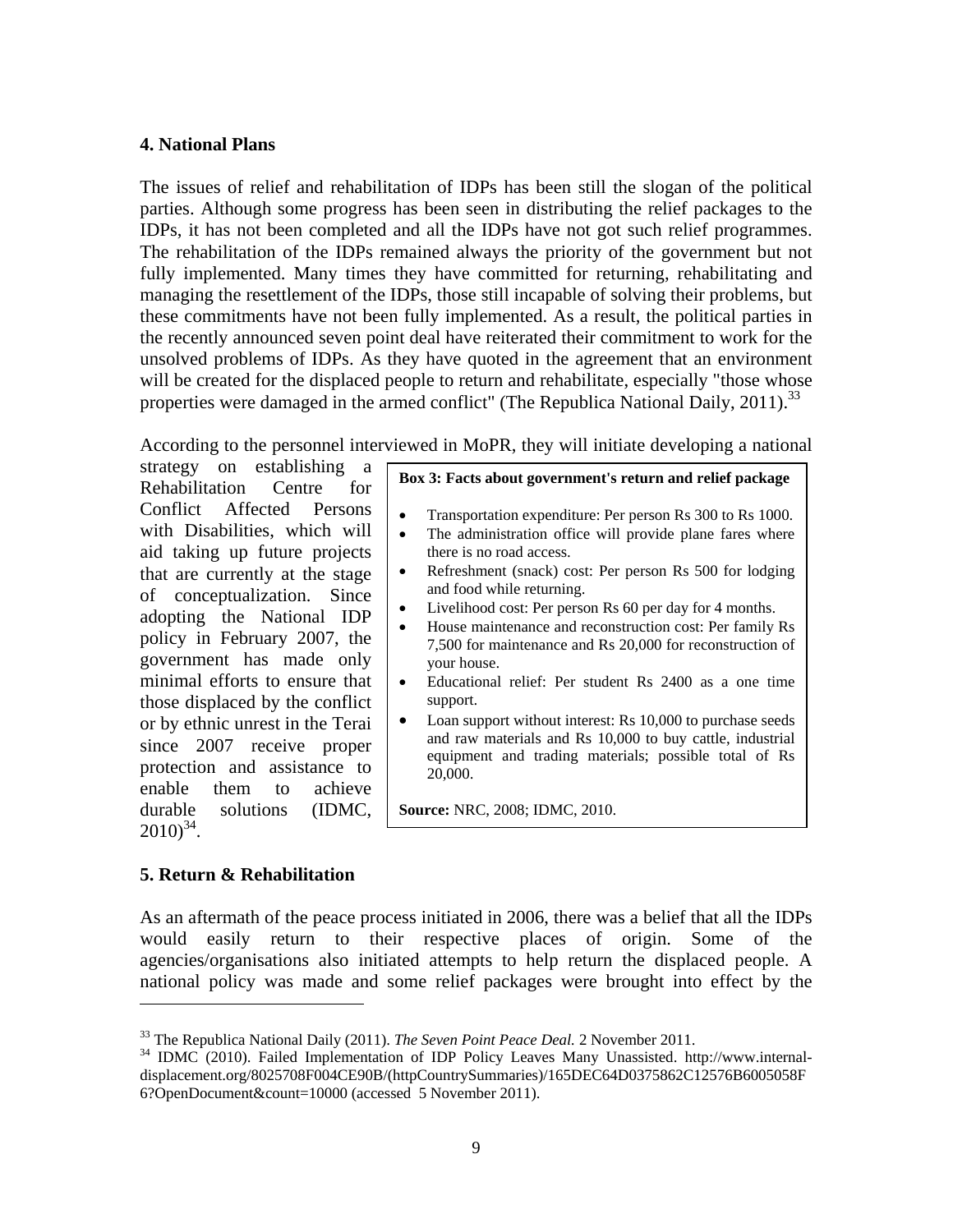government. Some progresses has also been seen, a positive outcome to the policy. However, all the problems regarding IDPs have not been solved. Those returned have not been rehabilitated properly and those still in the destination areas have to suffer with scarce resources and they mainly lack human dignity. Lack of coordination among the stakeholders is another problem observed even after the formulation of the IDP policy in 2007. The MoPR itself is overshadowed mainly with the political peace process. The issue of IDPs has been a very small part of the activities of the Ministry. The policy gives responsibility of overall coordination to the CDOs in the respective districts who are overloaded with their other dozens of similar coordinating roles.

# **5.1 Lack of Livelihoods and Security Concerns**

Livelihoods and security concerns were the two main reasons behind the return of a number of IDPs to their areas of displacement or their redisplacement elsewhere. There is also a high number of people who have deliberately gone back to their areas of displacement on the lookout for improved economic opportunities and who would then be considered as migrants. Those at most risk of re-displacement are politically active people considered by the Maoists as "village feudalist who can no longer dominate villagers". Some people also decide to move back to urban areas where they first fled because they realise that there are insufficient education and economic opportunities in their original homes  $(IDMC, 2009)^{35}$ .

# **5.2 Compensation for Losses**

 $\overline{a}$ 

Returning of captured land and property is one of the necessary parts of rehabilitation. According to the International Guiding Principles on Internal Displacement (United Nations, 1998)<sup>36</sup>, competent authorities have the duty and responsibility to assist returned and/or resettled internally displaced persons to recover, to the extent possible, their property and possessions which they left behind or were dispossessed upon their displacement. When recovery of such property and possessions is not possible, competent authorities shall provide or assist these persons in obtaining appropriate compensation or another form of just reparation.

A clearly mentioned point in the National IDP Policy is that the state shall make necessary arrangements to return such physical properties which were forcefully seized at the time of conflict. However, the commitment of the peace process has not been implemented on the issues of returning the properties to the IDPs (Free Library.com,  $2011)^{37}$ .

 $37$  Free Library.com (2011). Dilemma of Right to Property and IDPs in Nepal. http://www.thefreelibrary.com/Dilemma+of+Right+to+Property+and+IDPs+in+Nepal-a01074224464

<sup>35</sup> IDMC (2009). *Lack of Livelihoods and Security Concerns Make Returns often Unsustainable. http://www.internal-*

*displacement.org/8025708F004CE90B/(httpEnvelopes)/0EFAAFD078988A9FC125768D00591CE2?Open Document* (accessed 14 November 2011).<br><sup>36</sup>United Nations (1998). *Guiding Principles on Internal Displacement*. New York: United Nations.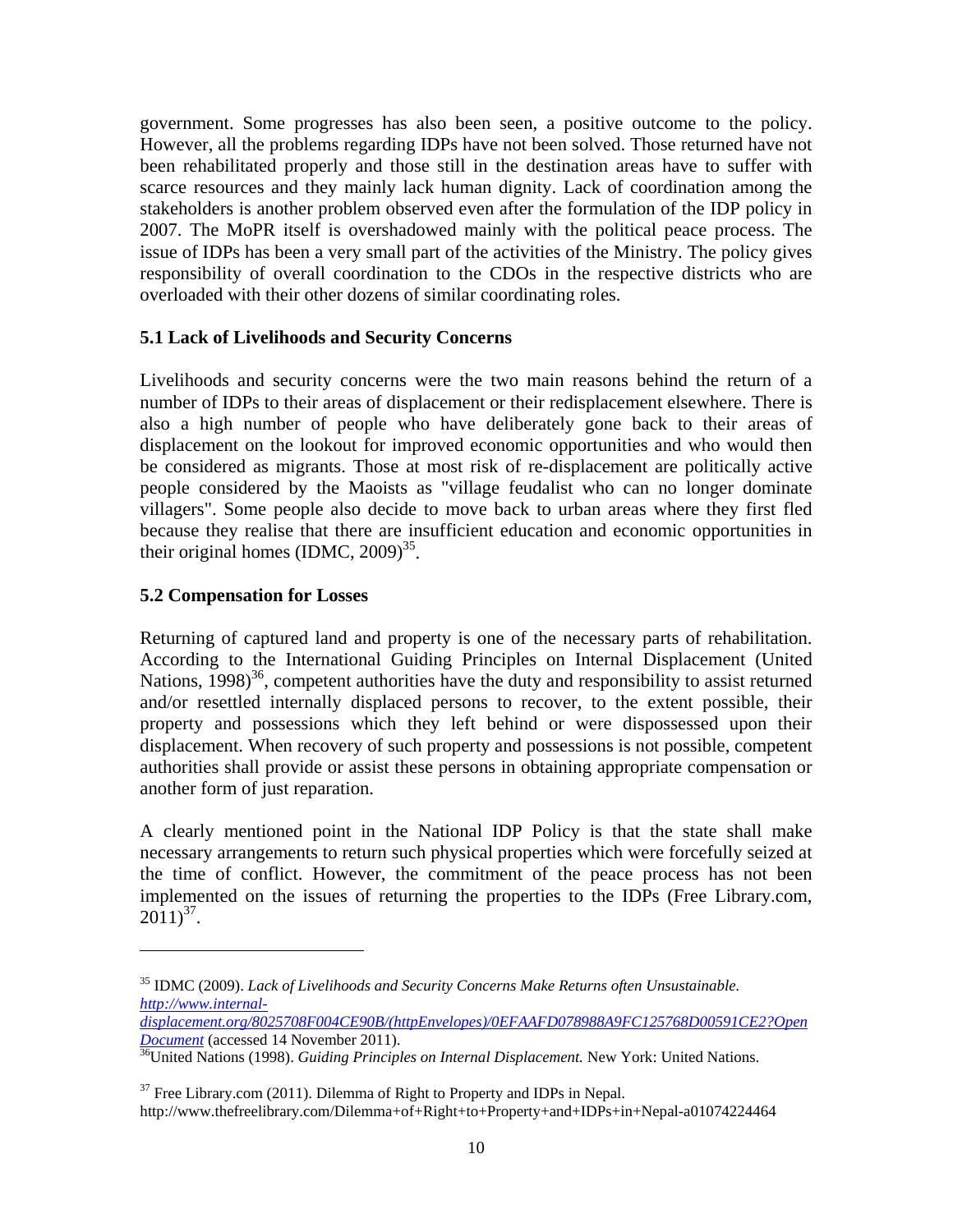According to the official data, a total of seven thousand physical infrastructures were damaged during the conflict. Of them, more than 2000 physical infrastructures destroyed during the ten years long conflict have been rebuilt. These include the reconstruction of police posts, schools, village development committee and district development committee buildings which was carried out in the previous fiscal year by the Reconstruction Project under the Ministry of Peace and Reconstruction (Republica National Daily:  $6$  Nov  $2011$ <sup>38</sup>.

However, no record has been made available by the government yet as to how many the displaced persons' description of losses have been recorded and of them to what extent and how they have been compensated. The Maoist wing famer's association has clearly stated that the

#### **Box 4: Property of 'feudalists' won't be returned**

The public and private property seized by the party during the decade-long insurgency will not be returned even though Prime Minister and party vice chairman Dr. Baburam Bhattarai has ordered the party's organisations to immediately start the process of returning the property.

The All Nepal Farmers' Association (Revolutionary), Nawalparasi, which is affiliated to the Maoist party and close to Baidya faction, has said that land seized by the party from "feudalists" and distributed among landless squatters and farmers won't be returned at any cost.

The association instead accused the government of turning a blind eye to the problem of landlessness in the country by instructing return of the property of feudalists and landlords seized during the decade-long armed conflict.

The party's farmers' wing made its position clear on the very day PM Bhattarai instructed his party and government bodies to start the process of returning property seized during the armed conflict period on Tuesday.

Talking about returning the seized property, but not implementing sweeping land reforms is not the solution to the problem faced by millions of landless peasants in the country, the association said, and demanded an independent commission to look into the problems vexing the landless squatters and farmers.

**Source:** *nepalnews.com,* 

"property of feudalists won't be returned (Box 4). 39

### **5.3 Land Rights**

 $\overline{a}$ 

Land is the primary resource for agrarian economics, and Nepal is no exception to it where more than 85 per cent of the population live in rural areas. More than 60 per cent of the economically active population has agriculture as their primary occupation  $(Subedi, 2003)$ <sup>40</sup>. Data on agricultural land is not available in Nepal based on the census. So far only Land Resource Mapping Project (LRM) 1978/79 and Japan Forest

<sup>(</sup>accessed 10 November 2011).

<sup>38</sup> The Republica National Daily (2011). *The Seven Point Peace Deal.* 2 November 2011.

The Republica National Daily, 4 November 2011.

<sup>&</sup>lt;sup>39</sup> Nepal News.Com (2011). *Property of 'Feudalists' Won't be Returned*. **www.nepalnews.com.** 6 November 2011.

<sup>&</sup>lt;sup>40</sup> Subedi, B. P. (2003). Population and Environment: A Situation Analysis of Population, Cultivated Land and Basic Crop Production in Nepal in 2001, *Population Monograph of Nepal (*Kathmandu: CBS), http://www.cbs.gov.np/ Population/Monograph/volume2\_contents.htm (Accessed 13 February 2009).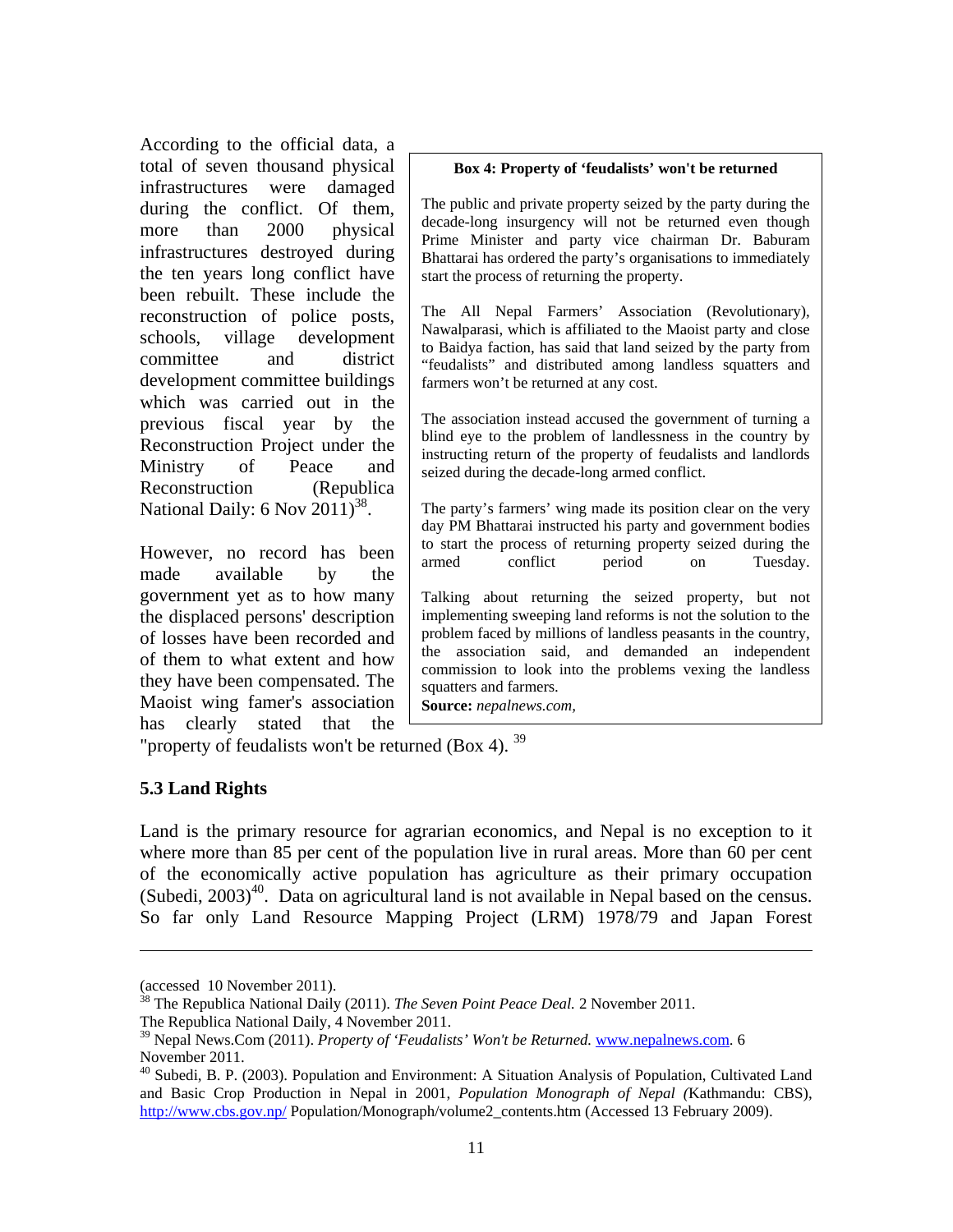Technology Association (JAFTA) 2000 have given a concrete picture of the state of agricultural land in all 75 districts of Nepal. However, these two sources are also not comparable (Ibid).

During the armed conflict, many IDPs lived in their places of destination with meagre resources for their basic necessities such as housing, food and clothes. This still continues even after the peace process has started. Many IDPs still keep on visiting to the places of origin expecting that the land confiscated by the Maoist during war would be returned to them.

Both the Maoist and other political parties in power during the armed conflict in Nepal adhering to the spirit of the CPA (2007) have agreed not to seize the property of anyone except when mandated by the law. Accordingly, property held from individuals, organizations and that belonging to the government has, to a large extent, been returned. However, successful implementation of the CPA remains to be seen. During the reporting period, Maoist cadres collected forced donations, held houses belonging to individuals and did not return all buildings and land held during the insurgency, as committed in the  $CPA$  (NHRC,  $2010)^{41}$ .

Similarly, reports of security forces not vacating the land used by them during the armed conflict for the safety of their camps have been often quoted and highlighted (NHRC, 2010). The recently signed seven point deal also mentions the points of agreement regarding the return of the land and property. It says,

"…The UCPN (Maoist) would take an official decision to return the private and public properties seized by the party during the armed conflict to the rightful owners for their use by Nov 23. Due compensations would be paid to the owners for the loss caused by the seizure of properties. … The rights of the peasants would be guaranteed as per the letter and spirit of the Comprehensive Peace Agreement, Interim Constitution 2007, and scientific land reforms" (The Republica,  $2011<sup>42</sup>$ .

However, this agreement has already been defied by another lobby of the Maoist. They have said that " Property of 'feudalists' seized during insurgency won't be returned", as reported by Baidya faction Maoist (Box 4).

The government of Nepal and its allies do not have proper records of the extent of land and other properties confiscated by the Maoists and neither do they make these details public. In many of the seized public lands, offices and places, the Maoist wing Young Communist League (YCL) have established their offices and captured all the properties within them. The victims of the private land owners have filed complaints at the district administrative offices of conflict affected districts in Nepal. However, no hearings have

.

 $\overline{a}$ 

<sup>&</sup>lt;sup>41</sup>NHRC (2010). *Conflict induced IDPs: Return and Reintegration Situation and Way Forward*. Paper Presented by Uma Joshi, 22 November 2010.

 $42$  The Republica National Daily, 4 November 2011.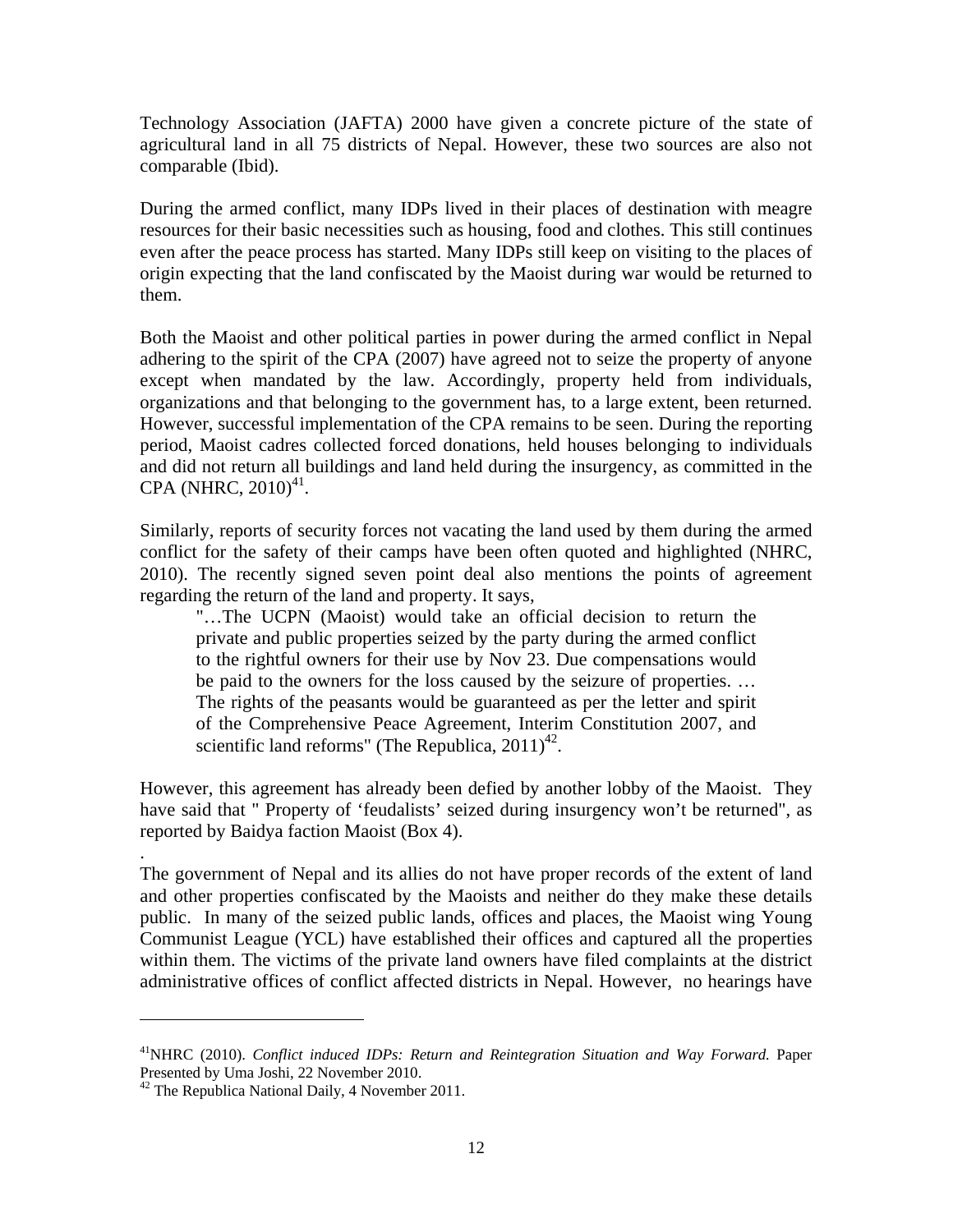taken place yet to give fair justice to the victims.

# **5.4 Rights to Livelihood**

 $\overline{a}$ 

Nepal has shown commitment to almost all international instruments including all big treaties - ICCPR, ICESCR, CEDAW, CAT, CRC and ICERD. Nepal has ratified 17 of such UN conventions. These instruments can help a lot to reduce the present ongoing conflict if the conflicting parties adhere to these instruments on moral ground, seeing the sensitivity of massive human rights violations. Furthermore, international humanitarian laws like Common Article 3 of the Geneva Conventions<sup>43</sup> are mandatory for the non-state actors as well.

As compiled by IDMC (2011), various results of the assessment show that much of rural Nepal was significantly affected by the conflict. The conflict impacted employment and trade, civil and social relations, food availability and production, access to markets, gender roles and personal security. These in turn affected household livelihoods and food security. In general, districts with the most severe conflict impact are located in the Farand Mid-Western Hills and Mountains. This area also has some of the lowest development indicators in terms of food security, accessibility, poverty and malnutrition. Districts in the Central and Eastern Hill Regions and some areas in the Eastern Terai have also been heavily affected by the conflict. From a food security and livelihood perspective, priorities for assistance include small scale irrigation schemes, drinking water schemes, training in income generation activities, and rehabilitation and (re)construction of infrastructure such as roads, bridges, VDC buildings, agricultural service centres and health posts  $(IDMC, 2007)^{44}$ .

When women are strengthened through awareness raising, advocacy on women friendly instruments, policies and laws and other training and education programmes, women can redress the incidents of humans rights violations in their own effort which will ultimately contribute to the good governance and sustainable peace in the long-run. There are certain bases for launching these activities. Many instruments, polices and laws have been formulated so far which have contributed a lot to protect and promote human rights of women. However, women themselves are unaware of these instruments. Even those women who have reached the policymaking levels or significant posts of political parties are unaware of these instruments. Nepal, as a member state of the United Nations has

<sup>&</sup>lt;sup>43</sup> Which provides provisions to abide by both of the parties in conflict such as Persons taking no active part in the hostilities, including members of armed forces who have laid down their arms and those placed ' hors de combat ' by sickness, wounds, detention, or any other cause, shall in all circumstances be treated humanely, without any adverse distinction founded on race, colour, religion or faith, sex, birth or wealth, or any other similar criteria. Avialable online: http://www.icrc.org/ihl.nsf/WebART/375-590006 (Accessed on 20 January 2012).

<sup>&</sup>lt;sup>44</sup> IDMC (2007). Livelihoods of people living in rural areas in the Far- and Mid-Western Hills and mountains most affected by conflict (October 2007). http://www.internaldisplacement.org/8025708F004CE90B/(httpEnvelopes)/F28B9C53F5D7509FC125736A0048158A?Open Document (accessed 14 November 2011).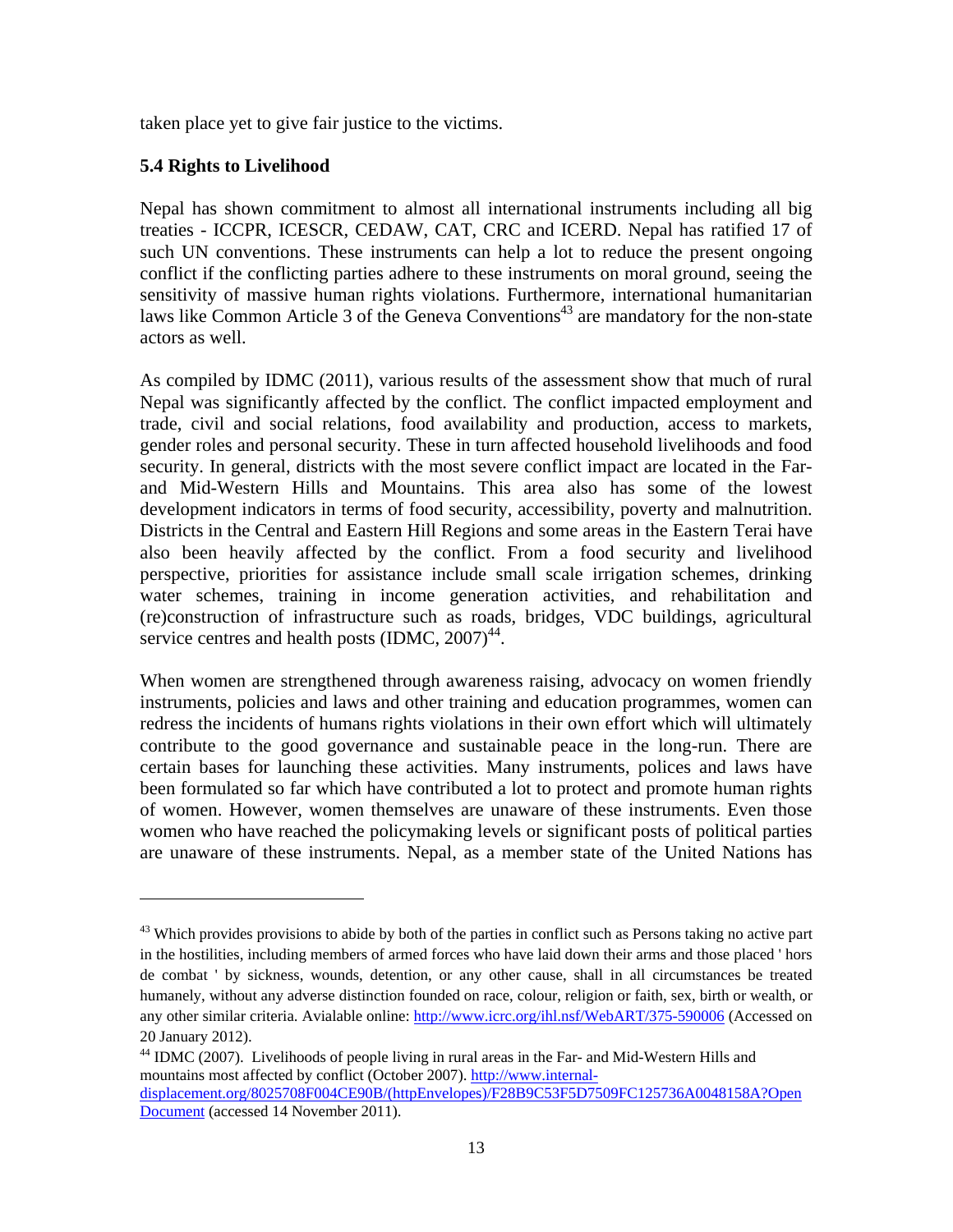actively participated to finalise, sign and ratify these instruments<sup>45</sup>. The Constitution of 1990 has also clearly explained that men and women are equal irrespective of any variables like age, caste, social norms and values (HMG, 1990)<sup>46</sup>.

Although women's activism has heightened in Nepal in the recent days, this is not enough. There has not been much community activism to overcome the major gender problems like trafficking, domestic violence, educational discrimination and dowry. By raising awareness of both men and women that gender consideration is important in the major policies and programmes of government and political parties, through such considerations being included in the policies, protection and promotion of human rights, good governance and sustainable peace can be achieved. The tools for this are advocacy, education and training. To start with, women involved in politics are to be targeted for their capacity building through empowerment programmes like need based trainings and other capacity building activities. Once they have the knowledge, skills and tools to protect their own rights, they can be successful in asserting them and achieving peace. According to a recent research conducted for the Jagaran Nepal<sup>47</sup> women involved in politics do not know what are human rights, treaties, resolutions and so many other issues, which they need to know for the social justice of women. The increased political participation of women involved in decision-making level would not only help correct their positions but also frame or amend women friendly policies and laws.

Simultaneously, activities for the grassroots level are also necessary because on the one hand, women involved in political parties are not aware of human rights, good governance and peace-building issues, on the other hand the local level women are more victimised. More victimised during a war period are the women and children who are already in a vulnerable situation when a conflict begins and who have to witness and face all kinds of violence and victimisations. Unless they are made the target groups of training and awareness/empowerment, whatever the efforts and ways to a solution from the top level can be futile. A kind of cross marriage between the local level issues of the women and the regional and national issues is the thrust here.

l

<sup>&</sup>lt;sup>45</sup>Among these major conventions, which are also known as big six treaty bodies, are International Covenant on Civil and political Rights (ICCPR, 1966), International Covenant on Economic, Social and Cultural Rights (ICESCR, 1966), Convention on Elimination of All Forms of Discrimination against Women (CEDAW, 1979), Convention against Torture (CAT, 1984), Convention on the Rights of the Child (CRC, 1989) and Convention on Elimination of All Forms of Racial Discrimination (CERD, 1969). Prior to these six major conventions, two important principles have also been made – The Universal Declaration of Human Rights (UDHR, 1948) and 4 Geneva Conventions (1954).

<sup>&</sup>lt;sup>46</sup>HMG (1990). *The Constitution of Kingdom of Nepal*. Kathmandu: His Majesty's Government of Nepal.<br><sup>47</sup>Jagaran Nepal (2011). Update Survey on Women in Politics. Kathmandu: Jagaran Nepal.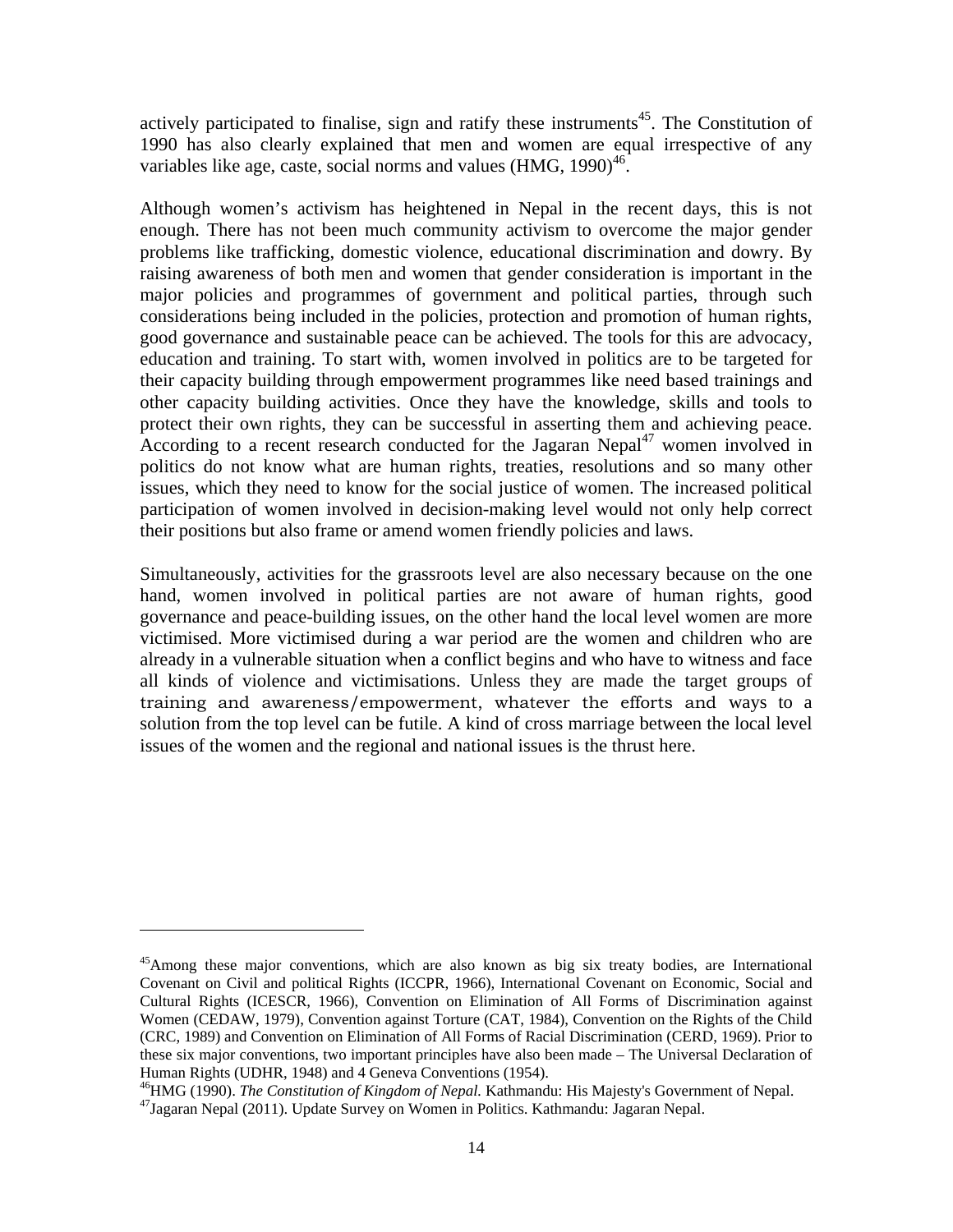### **6. Conclusions and Recommendations**

### **6.1 Conclusions**

As the National IDP Policy has not been implemented properly and the Procedural Directives 2007 of National Policy Relating to Internally Displaced Persons, 2007 is still pending, various issues are yet to be resolved. The IDPs who wanted to resettle at their present place of living are unable to receive compensation as it is only for returnees, although the National IDP Policy clearly entitles every displaced person to integrate in to their current place of displacement or resettle elsewhere in Nepal.

Land attraction caused many of the displaced in Nepal. The returning of captured land and property has become a political agenda at present and the every property is connected with mainly the displaced leaders/cadres of the political parties other than the Maoists. Therefore, returning of the captured land and property has been the major demand of the political parties which has caused deadlock of current crisis (Refugee Watch Online, 2010).

The capturing of land is still continued by various armed groups and political parties in different parts of the country. Unified UCPN (Maoist) and its sister organizations are continuing to capture private and trust-owned land in various places even as months have elapsed since the signing of the (CPA). The rule of law is weakening and people are unable to claim the right of land and property.

Repeated Maoist commitments to return confiscated houses and land are yet to be honoured in several districts, and IDPs from non-Maoist political parties have found it particularly hard to recover property. The government return package has been limited to those officially registered, and in many districts, up to half of IDPs have been unable to register for assistance. The post-war economy is depressed and there is limited access to basic services in rural areas, so many returnees have had to go back to towns and cities again in search of work (IDMC, 2010).

One of the major reasons for not implementing all the agreements, policies and laws made for the protection of IDPs is connected with the issue of delaying the promulgation of the new constitution. Unless and until the new constitution is promulgated, the entangled problems of IDPs remain unsolved because it seriously lacks accountability.

Finally, there is no apex body yet formulated to bring all the stakeholders together and have discourse on the issues of IDPs which could at least identify the issues of IDPs, and contribute to formulation/amendments in the existing polices and action plans. Such a body needs to be formed involving all the stakeholders, mainly the line ministries, respective departments, UN agencies, bilateral agencies, INGOs, NGOs and also academics who can contribute to the research based issues and discourses. Furthermore, such a body would have documentation on who is doing what; identify the resources, and gaps in them and ways to tackle the challenges. Such an authority would give some visionary inputs with some academic foundation and outcomes of the activism so as to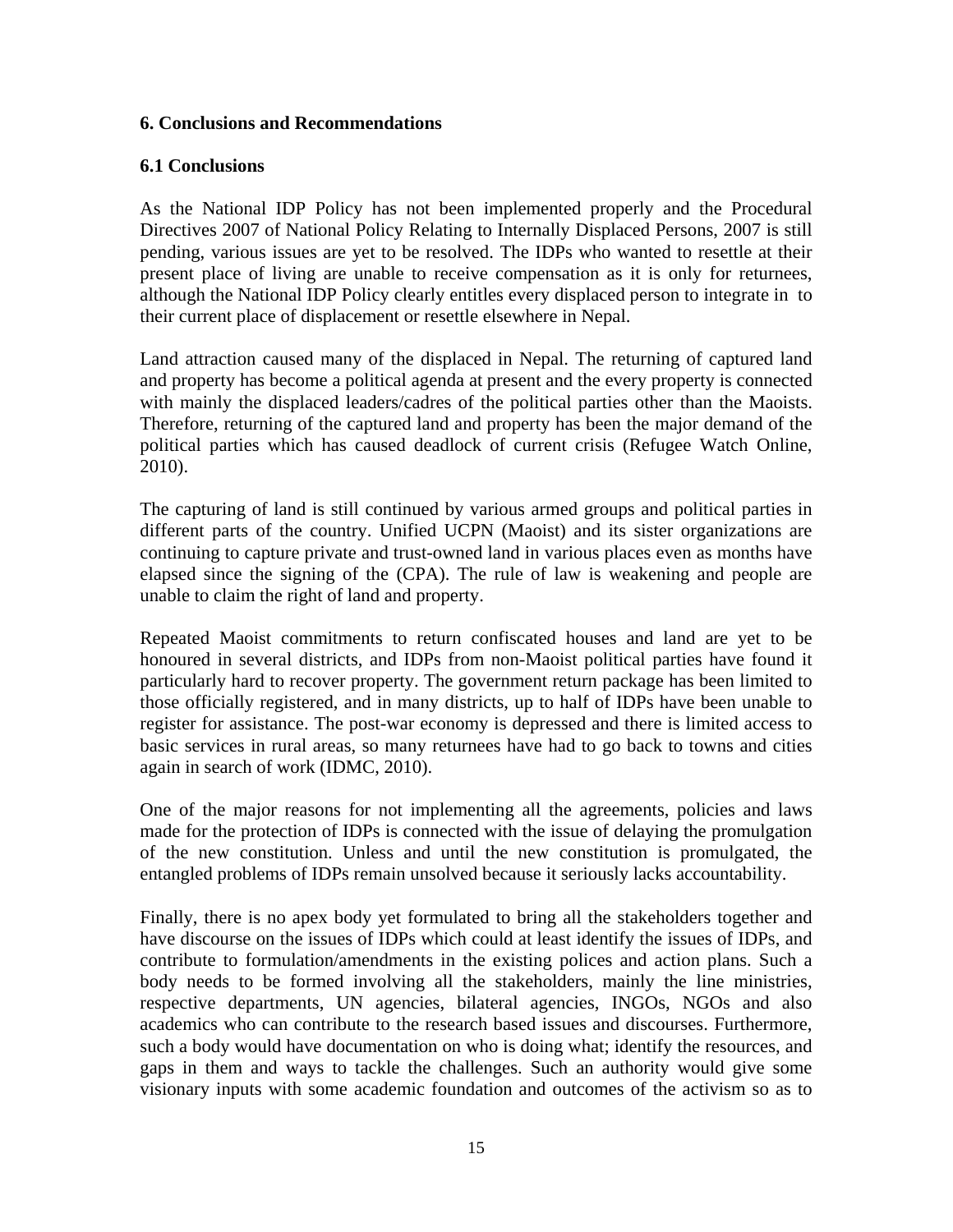give directives for effective resettlement, rehabilitation and reintegration of IDPs in the days to come.

# **6.2 Recommendations**

- 1. The Interim Constitution of Nepal 2007 considers right to property as one of the fundamental rights. The international documents have also recognized the right to property as one of the fundamental rights. In this regard, the government should ensure the right to property to IDPs.
- 2. The newly emerged groups also started to seize the property by following the precedent of UCPN. A mutual solution has to be explored among the government and IDPs.
- 3. Implementation of the comprehensive national IDP policy and its procedural directives as well as guidelines should be the strict agenda of the government in collaboration and cooperation with UN agencies, multilateral and bilateral agencies and the civil society. Unless and until the policy gets full implementation, the lives of the IDPs do not improve even after they get rehabilitated, returned or resettled.
- 4. Implementation of the recently conducted seven point deal needs to be implemented sincerely and honestly. The parties need to find opportunities with newer avenues and environment to convince the people and remain committed towards lasting peace by making a wider consensus on the draft of the new constitution. This deal should be able at least to announce the constitution without further delay.
- 5. Another need is also for a more strategic research cooperation in the field of forced migration. Such cooperation should facilitate local researchers' exploration of the theoretical significance of the emerging international research paradigms and should assist in establishing linkages between local and international researchers. The burning issues like Madhesh movement and other ethnic movement needs to be the priorities of the future researches in the context of Nepal.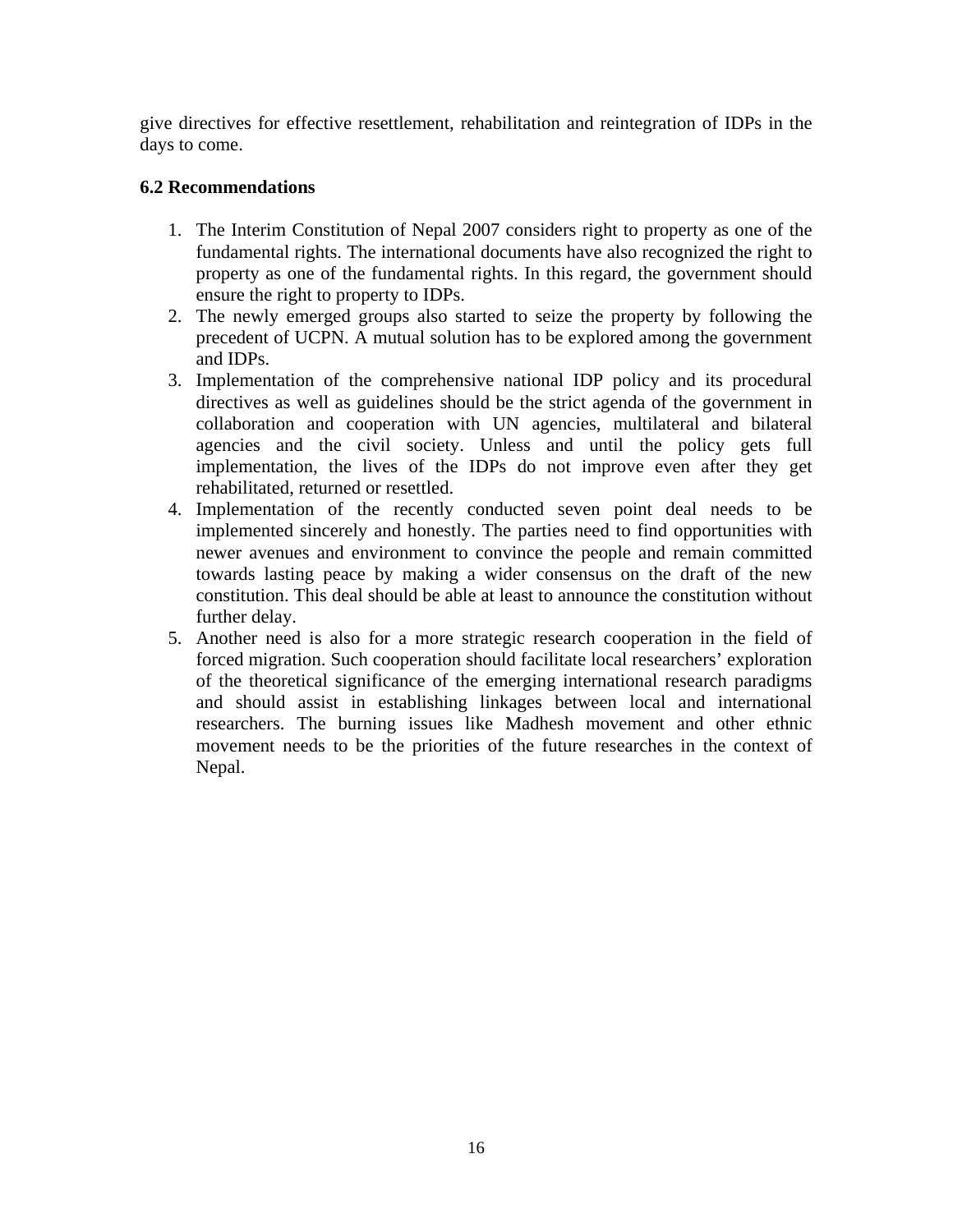**Annex 1: Organizations engaged in or responsible for IDP related activities within the country, with their contact details** 

| <b>SN</b> | <b>Organisations</b>                                       | <b>Main</b><br>areas                                                                                                                                                                                                                                                                                                                  | <b>Contact details</b>                                                                                                                                                                                                                                  | <b>Remarks</b>                                                                      |
|-----------|------------------------------------------------------------|---------------------------------------------------------------------------------------------------------------------------------------------------------------------------------------------------------------------------------------------------------------------------------------------------------------------------------------|---------------------------------------------------------------------------------------------------------------------------------------------------------------------------------------------------------------------------------------------------------|-------------------------------------------------------------------------------------|
|           |                                                            | of activities                                                                                                                                                                                                                                                                                                                         |                                                                                                                                                                                                                                                         |                                                                                     |
|           | Ministry<br>of<br>Peace<br>and<br>Reconstruction<br>(MoPR) | Formulation<br><b>IDP</b><br>of<br>policies;<br>Programme<br>coordination<br>with agencies;<br>Record<br>maintenance<br>of IDPs;<br>Coordination<br>for relief and<br>rehabilitation.                                                                                                                                                 | Ministry of Peace and<br>Reconstruction<br>Durbar,<br>Singha<br>Kathmandu,<br>Nepal.<br>Tel: +977 1 4211189,<br>4211090,<br>4211176,<br>4211092<br>Fax: +977 1 4211186<br>and 4211173<br>email:<br>info@peace.gov.np<br>url:<br>http://www.peace.gov.np | The Ministry deals with the overall issues<br>related to ongoing and post conflict. |
|           | Nepal<br>Peace<br>Fund<br>Trust<br>(NTPF)                  | Reintegration<br>and<br>Rehabilitation<br>project since<br>2007                                                                                                                                                                                                                                                                       | Ministry of Peace and<br>Reconstruction<br>Peace Fund Secretariat<br>Nepal Peace Trust Fund<br>Tel: 01-4248144, Fax:<br>4228261<br>www.nptf.gov.np<br>Babar<br>Mahal,<br>Kathmandu                                                                      |                                                                                     |
|           | National<br>Human Rights<br>Commission<br>(NHRC)           | forum<br>Gave<br>for IDPs to<br>their<br>share<br>problems<br>Commitment<br>protection<br>to<br>of<br>their<br>human rights<br>amidst<br>the<br>challenging<br>situation<br>during<br>conflict.<br>condemned<br>the atrocities<br>of<br>the<br>conflicting<br>parties<br>towards IDPs.<br>Workshops,<br>seminars<br>on<br>IDP issues. |                                                                                                                                                                                                                                                         |                                                                                     |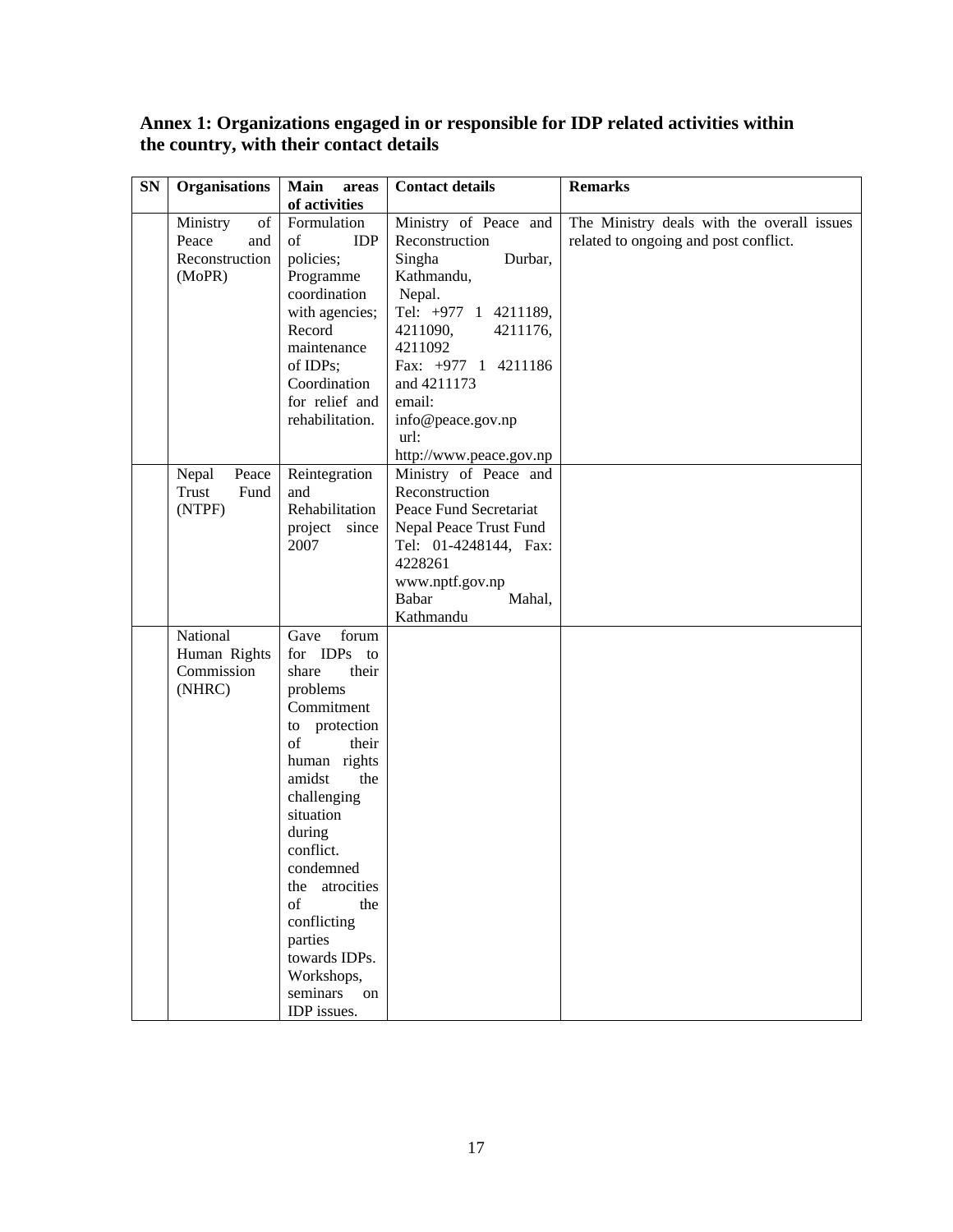| <b>UNHCR</b>     | Expressed in         | The<br><b>UNHCR</b>                           | Now no concentration for IDPs seems to be      |
|------------------|----------------------|-----------------------------------------------|------------------------------------------------|
|                  | 2007<br>the          | Representative in Nepal                       | in priority.                                   |
|                  | of<br>number         | <b>Street Address</b>                         |                                                |
|                  | <b>IDPs</b><br>being | Dhara Marga-1, Anil                           |                                                |
|                  | 200,000<br>and       | Maharajgunj,<br>Kuti,                         |                                                |
|                  | of<br>them           | Kathmandu                                     |                                                |
|                  | maintained           | P.O Box 2374                                  |                                                |
|                  | record               | Telephone +977 1 441                          |                                                |
|                  | keeping<br>of        | 2521                                          |                                                |
|                  | 100,000.             | Facsimile<br>$+977$<br>-1                     |                                                |
|                  |                      | 4412853<br>Email nepka@unhcr.org              |                                                |
| <b>OHCHR</b>     | Concerns             | Museum Road, Chhauni,                         | Such as: Representatives of victims and        |
|                  | raised<br>from       | G.P.O.<br>Box<br>24555,                       | internally displaced persons (IDPs) should be  |
|                  | time to time.        | Kathmandu                                     | included in all district level decision-making |
|                  |                      | Telephone<br>$+977$<br>-1                     | processes that address their situation,        |
|                  |                      | 4280164,<br>4280326,                          | including resettlement and compensation.       |
|                  |                      | 4280542                                       | Source:                                        |
|                  |                      | Fax $+977$ 1 4670712,                         | http://www.nepalbiznews.com/newsdata/Biz-      |
|                  |                      | 4670713,<br>4671256                           | News/ohchrofficenews.html                      |
|                  |                      | (security)                                    |                                                |
|                  |                      | Email                                         |                                                |
|                  |                      | registry.np@ohchr.org                         |                                                |
| Save<br>the      |                      |                                               |                                                |
| Children<br>(the |                      |                                               |                                                |
| then US)         |                      |                                               |                                                |
| Informal         | Maintained           | Informal Sector Service                       |                                                |
| Sector Service   | data keeping         | Center (INSEC)                                |                                                |
| Centre           | of IDPs<br>in        |                                               |                                                |
| (INSEC)          | earlier phases.      | Syuchatar,<br>Kalanki,                        |                                                |
|                  | Assisted             | Kathmandu, Nepal                              |                                                |
|                  | returning<br>of      | G.P.O.<br>Box:<br>2726,                       |                                                |
|                  | IDPs after the       | Kathmandu, Nepal                              |                                                |
|                  | peace accord.        | Tel.: +977-1-4278770                          |                                                |
|                  |                      | Fax: +977-1-4 270551                          |                                                |
|                  |                      | $E-$                                          |                                                |
|                  |                      |                                               |                                                |
|                  |                      | mail:insec@insec.org.np                       |                                                |
|                  |                      | Website:                                      |                                                |
|                  |                      | www.inseconline.org;                          |                                                |
|                  |                      | www.insec.org.np                              |                                                |
| GIZ, the then    |                      |                                               |                                                |
| <b>GTZ</b>       |                      |                                               |                                                |
| Caritas Nepal    |                      |                                               |                                                |
| <b>UNFPA</b>     |                      |                                               |                                                |
| <b>ILO/CWIN</b>  |                      |                                               |                                                |
| <b>ADB</b>       |                      |                                               |                                                |
|                  |                      |                                               |                                                |
| EC & RRN         |                      |                                               |                                                |
| The<br>Luthran   |                      | <b>Marceline P. Rozario</b>                   |                                                |
|                  | Peace,               |                                               | Overall development goal: Displaced,           |
| World            | Reconciliation       | Sangeeta Rijal                                | marginalized, oppressed and vulnerable         |
| Federation       | Human<br>and         | Country Representative                        | people empowered to enjoy their rights and     |
| Nepal (LWF)      | Rights               | The Lutheran<br>World                         | live a peaceful and dignified life             |
|                  |                      | Federation<br>Nepal<br>E-mail: rep@lwf.org.np |                                                |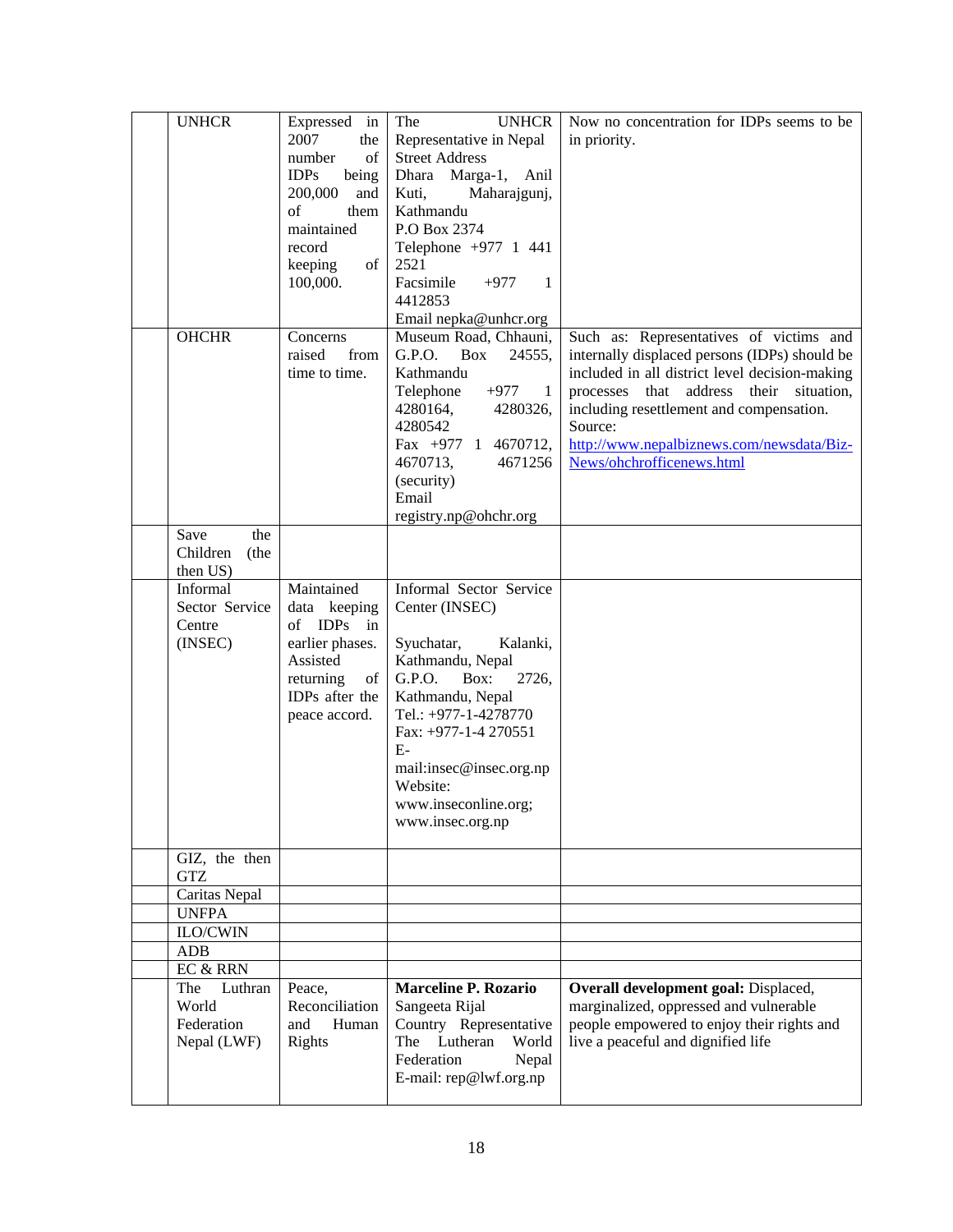| Global IDP  | Data base |  |
|-------------|-----------|--|
| Project $&$ |           |  |
| <b>IDMC</b> |           |  |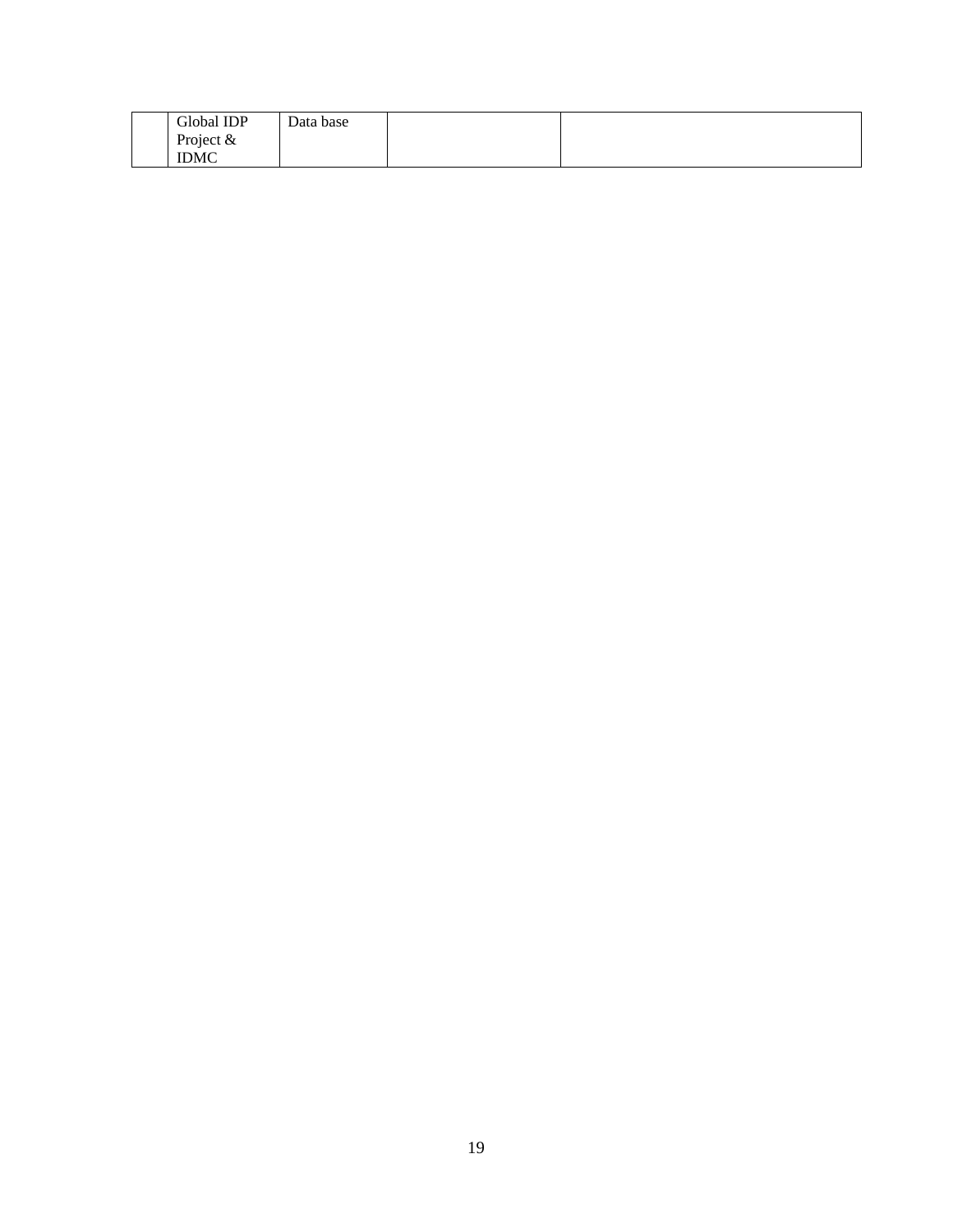# **Annex 2: Some Study Models Related to IDPs**

#### **A2.1: Relationship between Issues of IDPs and Beneficiary IDPs**

Khatiwada (2007) argued that there is a big gap between the types of IDPs and the benefits obtained by them. Those who are fewer are getting more benefits because they have better access to resources and those who are many have fewer resources.



#### **Relationship between Issues of IDPs and Beneficiary IDPs**

Source: Khatiwada, 2007<sup>48</sup>

l

As a result, more political party activists are in the centre: urban areas. Government employees including doctors, army, police, and even VDC secretaries are reluctant to stay in the rural areas. Landlords/landowners are turning into economic migrants in the cities. Civilians (adults, women, and children) are compelled to stay in destination places with hardship. Civilian youths (both males and females) are compelled to seek foreign labour, join rebels' militia, involve in crime, and so many others. Therefore, employment of youth civilians inside the country is the major concern.

### **A2.2: Spatial Movement of IDPs in Nepal**

HimRights (2005) developed a model showing the flow of displaced people, which clearly indicates that Nepalese forced migration due to conflict, is centralised to the urban cities (Figure 3.2). From the rural areas which are usually the remote mountain and hill VDCs, people tend to

<sup>48</sup> Khatiwada, P.P. (2007). *Internally Displaced Persons in Nepal: A Policy Perspective,* Paper Presented at Nepal Institute of Development Studies (NIDS), 15 August 2007.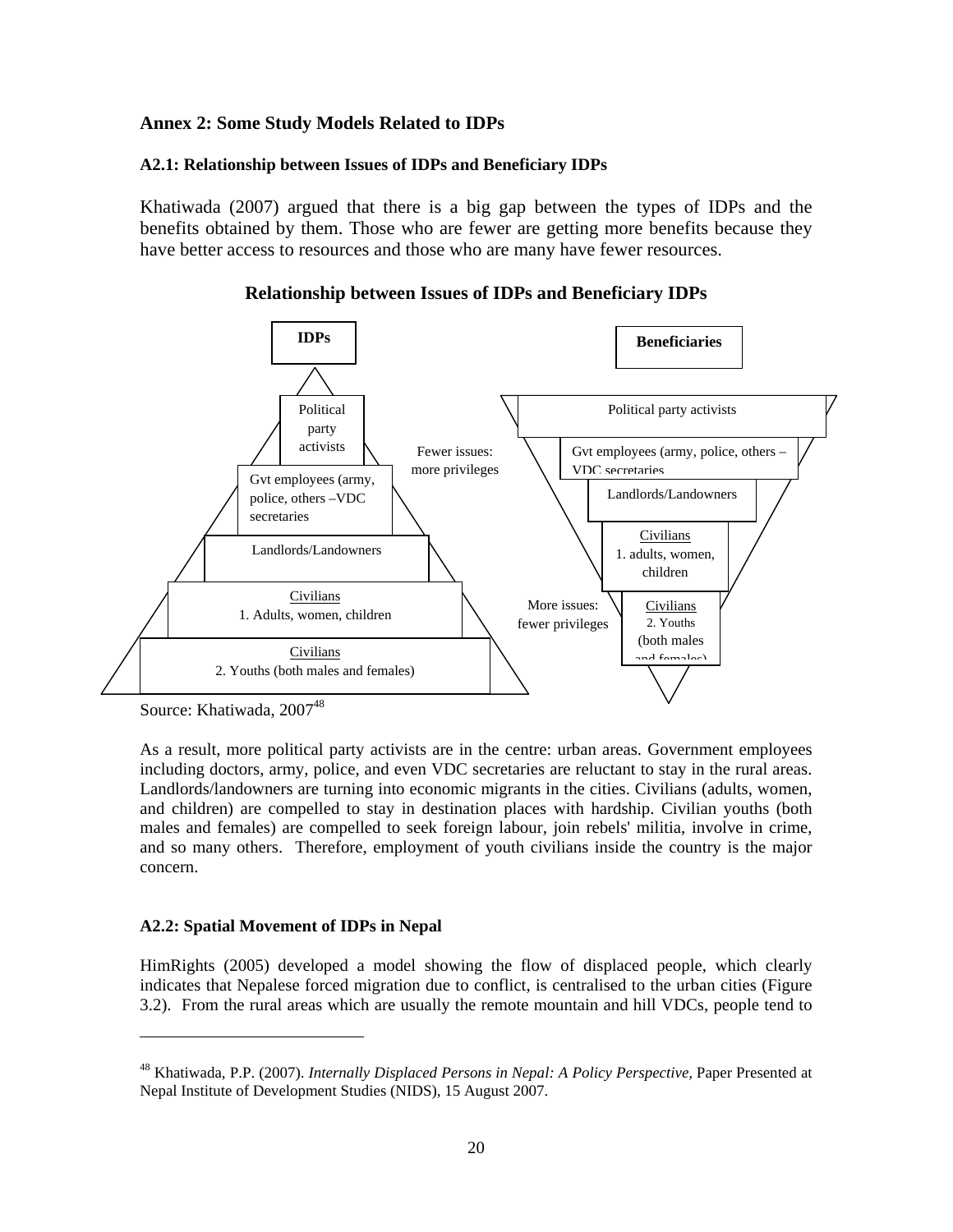move to the nearby towns<sup> $49$ </sup> when they find themselves insecure to live in or are forced by the conflicting parties to leave the place. Although this sort of migration is forced by nature, it takes a same course as migration theorists like Ravenstein  $(1885; 1889)^{50}$  and Lee  $(1966)^{51}$  described. When displaced people once leave their places, they search for better place where they could be more secure and are comparatively facilitated by better resources and opportunities. So from the towns, displaced people tend to move to the regional headquarters and the urban centres – the municipalities. Some may remain in the respective towns, district headquarters, regional headquarters and municipalities whereas some others may decide to come to the Kathmandu valley depending upon the networks they have such as political parties or any other access they make.

1

<sup>&</sup>lt;sup>49</sup>Some people however may tend to come to the city areas directly depending upon their accessibility such as contacts, relatives, political affiliation and so on as the dot-mark arrows indicate in the figure.

<sup>50</sup> Ravenstein, E.G., 1885, 1889, "The Laws of Migration", *Journal of the Royal Statistical Society,* Vol. 48, No. 1, pp. 167-235.

<sup>51</sup> Lee, E.S. 1996, "A Theory of Migration", *Demography,* Vol. 3, No. 1, pp. 428-445.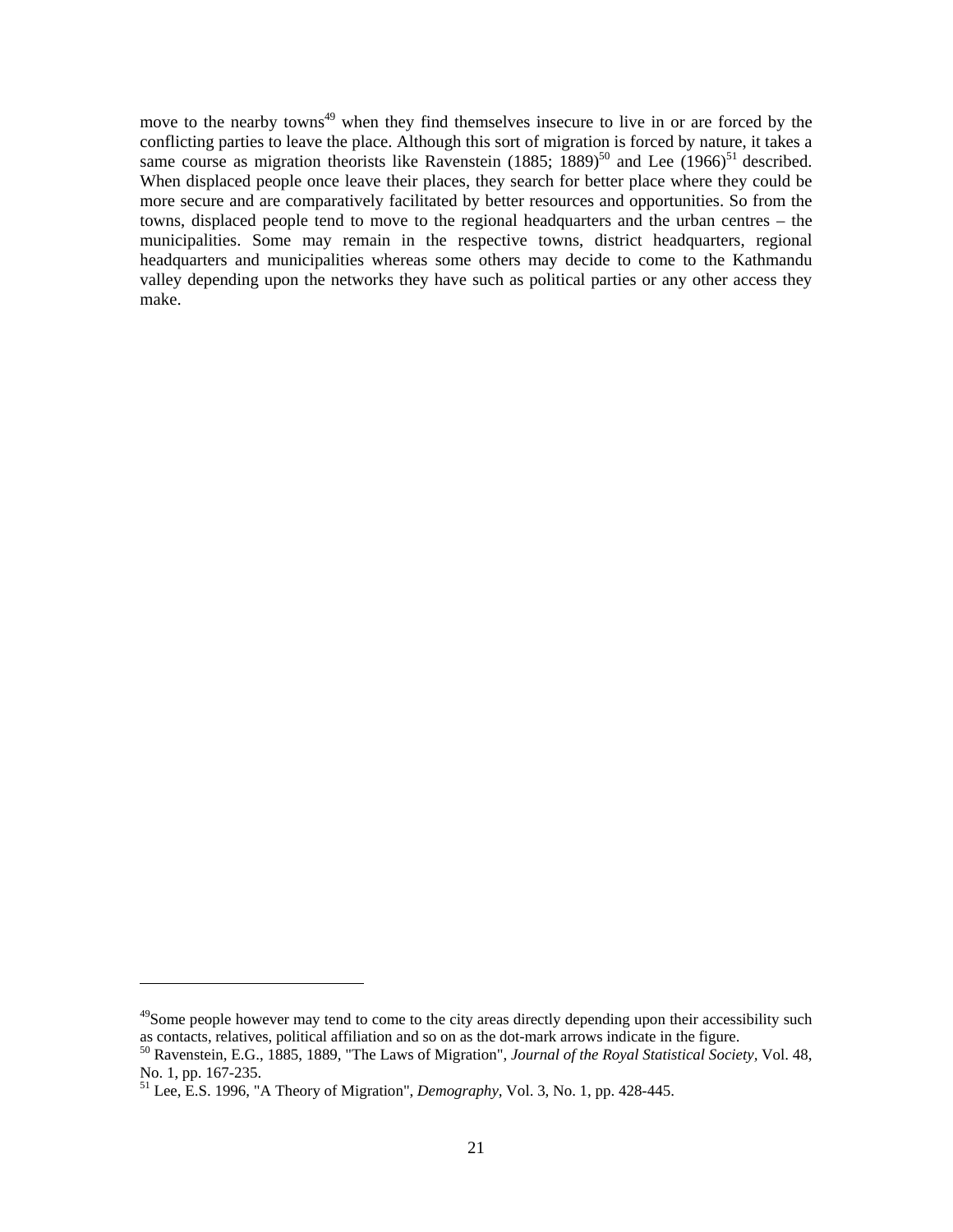

 **Nature of Conflict Induced Internal Displacement in Nepal<sup>52</sup>**

l

Due to the conflict and in some cases other contributing factors as well, upsurge of population in the major cities of Nepal mainly in the Kathmandu valley has been unexpectedly increasing. One may have to wait for another five years for the national population census to figure out the skyrocketing population growth of the Kathmandu valley because of mainly the internal displacement. However, it is estimated that more than 2.5 million people reside in Kathmandu

Source: HimRights, 2005<sup>53</sup>.

 $52$ Ecologically, Nepal is divided into three zones – Mountain, Hill and Tarai. By place of residence, it is divided as rural and urban. For administrative purpose, Nepal has been divided into five development regions, 14 zones, and 75 districts. Districts are further divided into village development committees (VDCs) and into municipalities (urban centres). A VDC consists of nine wards while the number of wards in a municipality depends on the size of the population as well as on political decisions made by the municipality itself. As stipulated in the figure above, VDCs, remote areas, and rural areas are synonymous Therefore they are put in the same layer. Although many VDCs are also located in the Tarai (plain area), they are comparatively less remote and less rural than hills and the mountains.

<sup>53</sup>HimRights (2005). *IDPs Dynamics in the Kathmandu Valley: Auditing of Conflict Induced Internal Displacement.* An Unpublished Research Report Jointly Conducted by Plan International and HimRights.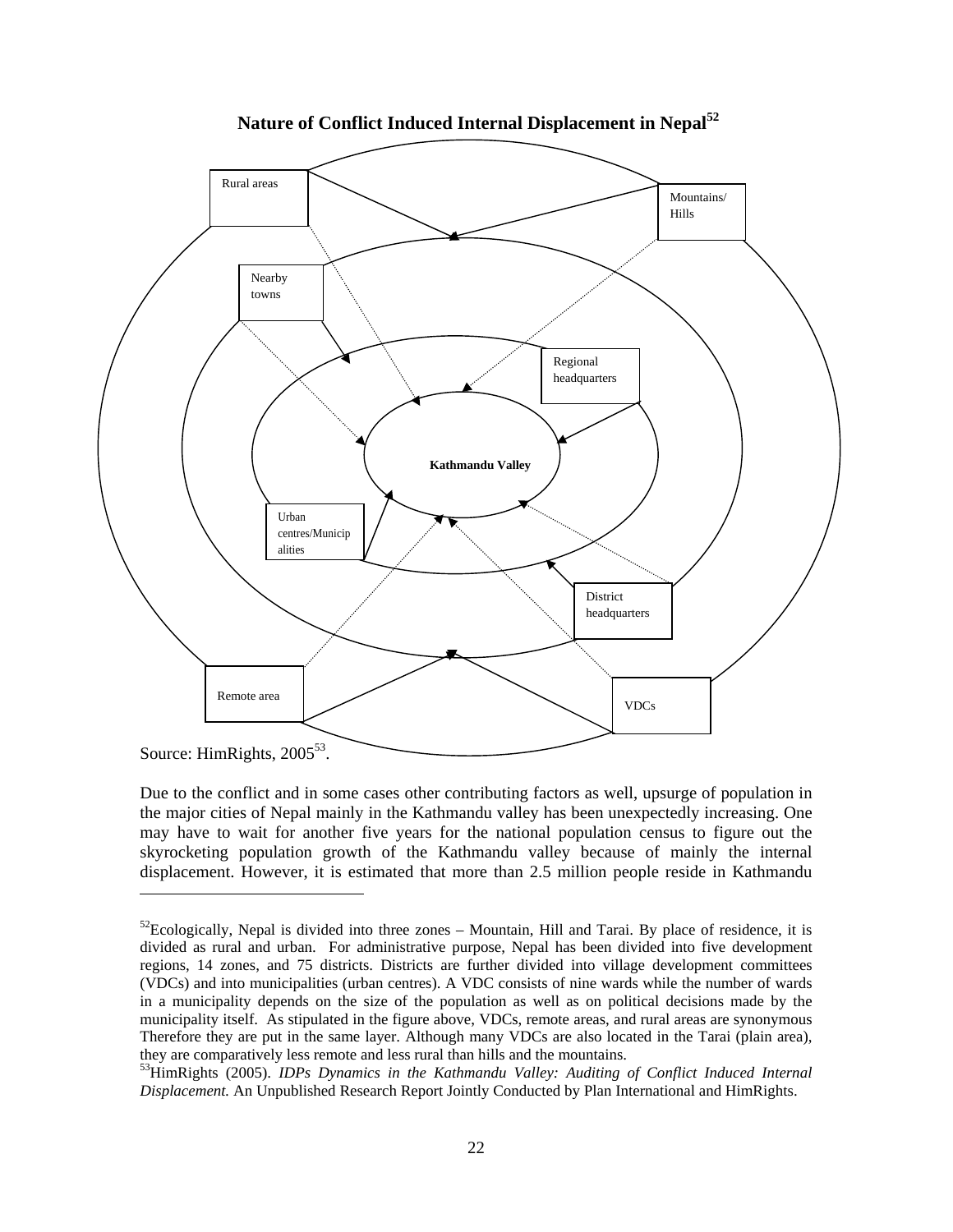valley<sup>54.</sup> This also shows the urgency of conducting a research on this burning issue – conflictinduced migration.

#### **A2.3: Problems of IPDs due to Armed Conflict in Nepal**

Khatiwada (2004) presented a problem analysis of conflict-induced displacement in Nepal (Figure 3.3). Due to internal displacement in Nepal IDPs both at the places of origin and the places of destination are facing problems. The figure attempts to present these problems and their main causes appeared in these places due to the armed conflict in Nepal. Although many of the 'wealthier IDPs have been able to find shelter in the cities and may expect to return to their homes when conditions improve or may settle in the destination as voluntary migrants', the middle and low class people are facing severe problems of shelter and food in the cities and the district headquarters. The wealthy people who have been targeted by the rebels are reportedly buying land and building house in the cities and the district headquarters. Therefore, their problems are less severe than those of the people who lack resources. However, it cannot be underestimated only because even a landlord faces several kinds of challenges such as threat of being killed.

1

<sup>&</sup>lt;sup>54</sup> Based on a report on IDP Assessment in Kathmandu Valley conducted by the HimRights in 2005.